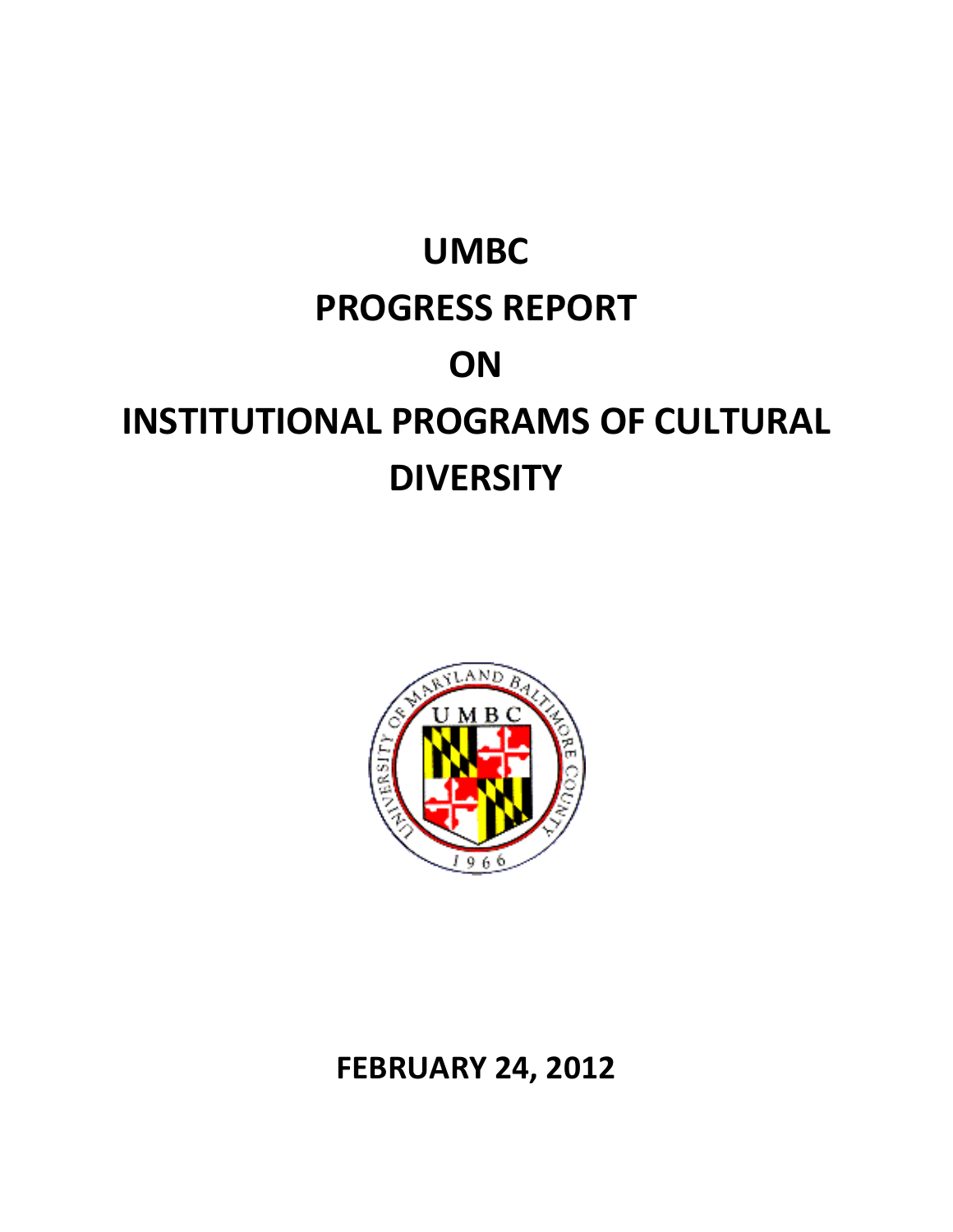This report has been prepared as UMBC's annual update on its institutional programs of cultural diversity as required by Senate Bill 438 and House Bill 905 passed into law by the Maryland General Assembly effective July 1, 2008. Given the page limitation for the report, only a summary of the many ongoing activities can be included in this progress report for 2011.

# **I. Introduction**

Throughout 2011, UMBC has taken steps to continue deepening its commitment to diversity as one of its core principles guiding the recruitment and retention of faculty, staff, and students. Diversity is defined at UMBC in its fullest scope, embracing not only racial and ethnic groups and individuals who are or have been underrepresented in higher education, but also including religious affiliation, sexual orientation and gender identity, disability, foreign nationality, non-traditional student status, and other important characteristics.

UMBC has achieved national recognition as a model campus for its diversity initiatives, including The Meyerhoff Scholarship Program, the UMBC ADVANCE program, the PROMISE Alliance, and the ACTiVATE Entrepreneurship program. These programs and others reflect the substantive commitment to diversity that UMBC continues to fulfill. Four overarching goals constitute the organizing framework for UMBC's diversity programs:

- **A. To ensure access to educational and employment opportunities for a diverse student, faculty, and staff community**
- **B. To provide conditions for personal success**
- **C. To provide a culture of safety, inclusion, and respect**
- **D. To encourage and support individual development and advancement**

The UMBC Diversity Plan dated March 4, 2009 advanced the following specific recommendations:

- − Establish a Diversity Council
- − Further enhance on-going initiatives by increasing the support for transfer students as UMBC continues to address the Achievement Gap
- − Further enhance on-going initiatives by providing additional support for increasing the diversity of UMBC's faculty and staff
- − Enhance support for the success of faculty and staff members recruited to UMBC under the various diversity initiatives

# **II. Work of the Diversity Council**

UMBC's Diversity Council was established during the academic year 2009-2010. The Council's membership was expanded again this year to a new total of 19 members in order to further broaden its representation. The Council met twice during 2011 (February 10 and November 16) and focused its discussions on:

• Inclusion and physical and psychological safety for all members of UMBC's academic community. For example, the need for LGBTQ students and Muslim students to feel safe and understood in talking with their instructors and other students about issues of parental support vis-à-vis their academic and personal goals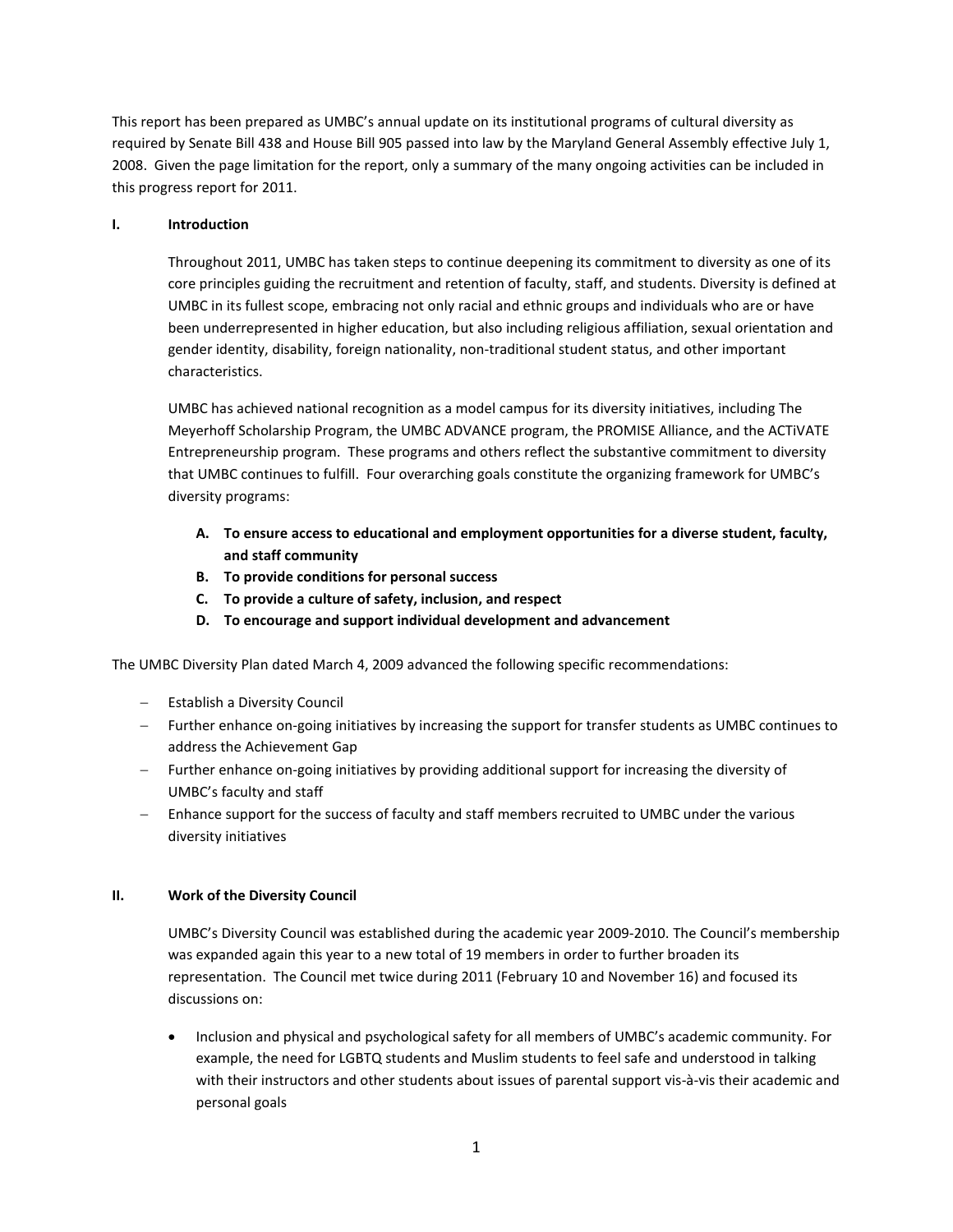• The need to develop a resource guide for faculty and staff to refer students in need of support

The Diversity Council reports its recommendations to the President's Council annually.

#### **III. Recruitment and Support of a Diverse Undergraduate Student Body**

- A. *Programs that support student diversity and success*
- 1. Funding from the National Institutes of Health/National Institute of General Medical Sciences (NIH/NIGMS) for Minority Access to Research Careers Undergraduate Student Training in Academic Research (MARC U\*STAR) Program at UMBC has been renewed through May 2015. This grant will continue to provide financial support, academic advising and professional development to an anticipated 34 undergraduate junior and senior underrepresented minorities (URM) each year. The program's focus is to support students underrepresented in the fields of biomedical or behavioral sciences, or mathematics, who seek to earn a Ph.D. and pursue a research career. Since the program's beginning in 1997, a total of 289 students have been selected as MARC Trainees, 97.5% of whom have graduated with STEM Bachelor's degrees. Trainees typically enroll in a Ph.D. program upon graduation with a B.S. in a biomedical discipline. 94% of MARC Trainees have entered postgraduate education. More specifically, 68% of MARC alumni entered either a Ph.D. or a combined M.D./Ph.D. program. To date 43 program alumni have earned a Ph.D. in a field of biomedical science; this includes 12 who have earned an M.D./Ph.D.
- 2. The Center for Women in Technology (CWIT) in the College of Engineering and Information Technology (COEIT) supports UMBC's commitment to diversity by identifying those areas in engineering and technology where women are significantly underrepresented and offering support. CWIT supports the University in its efforts to attract private and public funding.

In the Fall 2011, CWIT served 44 current Scholars and the total number of CWIT Scholars since 2002 reached 107. Ninety percent of all CWIT Scholars entering UMBC between 2002 and 2011 have either graduated in a COEIT major or are currently continuing their studies. The average GPA of current Scholars at the end of the spring 2011 semester was 3.5. In addition, CWIT currently provides academic, personal, and professional development support to 6 SITE Scholars (NSF funded; ended in October 2011) and 59 Affiliates (56 women and 3 men). CWIT Affiliates are invited to participate in an annual retreat at the start of the semester and are included in CWIT Scholar community-building events, academic and career programming, and service learning activities. This year's Affiliates program was expanded to include a pilot peer mentoring program targeting new women (and interested men) entering engineering and IT majors at UMBC.

In May of 2011, the 2010 Affiliates were invited to complete the CWIT End of Year Survey about their experiences. Twelve of 33 of last year's Affiliates completed the online survey. All of the respondents said that they met students in their major as a result of participation; 70% said the Affiliates program helped to ease their transition to UMBC; and 80% reported that it helped them make friends. All respondents rated their overall experience as good or excellent.

3. During the AY 2010-11, a total of 7 staff and 265 students from the Meyerhoff Scholars Program (with more than 58% being underrepresented minorities) participated in a variety of academic and social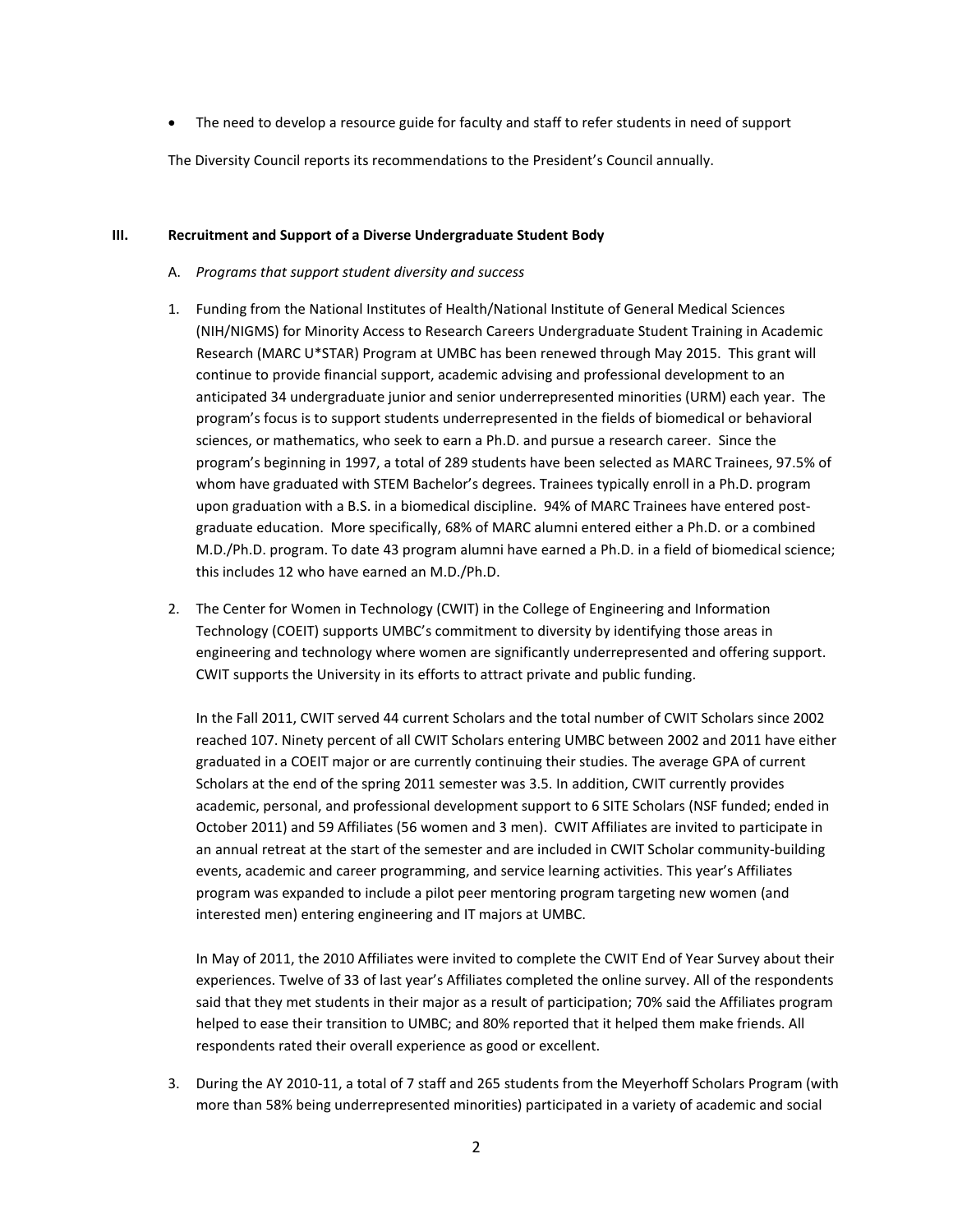events. The Program has worked diligently to increase the number of Hispanic applications, admits, and enrolled students in recent years. Currently, of the 10 Hispanic students in the program for AY 2011-12, five are first year students. The program is collaborating with the Hispanic College Fund to attract a broader range of applicants.

- 4. During the 2011 academic year, the Mosaic Culture and Diversity Center reached 1,300 undergraduate/graduate students, staff, and faculty through 60 programs including Welcome Week outreach events for new and transfer students, weekly UMBC Talks Diversity Dialogue series, Safe Zone workshops for LGBTQ student support, Introduction to an Honors University (IHU) cultural competence class presentations for new first year students, transfers and returning students by request, and co-sponsored events with on and off-campus partners. Additionally, Residential Life offered 260 Multicultural Exploration programs in the residential communities and the Career Services Office offered targeted support through diversity recruitment events on and off campus.
- 5. University Health Services (UHS) again targeted health education outreach to specific populations. Breast cancer awareness (50 attendees), sexual assault awareness (300 attendees), domestic violence awareness (100 attendees), and women's seminars in health education (5 attendees) were programs targeted to women. Sex in the dark (125 attendees) and World AIDS Day (130 attendees) included specific information for targeted populations including LGBTQ and international students.

#### B. *Closing the achievement gap*

Table 1 includes the six-year graduation rate of UMBC freshmen by race by entry year between 1998 and 2005. This rate varied between 58.0% and 66.0% for African American students without a clear trend. Though not the focus of our original achievement gap goals, the graduation rate for Asian students, lowest among all races for students who began as freshmen from 2003 to 2005, merits concern and will be a focus in the coming year. UMBC will analyze the graduation rate data for this student population in more detail to better understand the potential factors impacting these graduation rates and devise ways to enhance support for these students. Table 2 shows the six-year graduation rate of UMBC transfer students by race for entry years between 1998 and 2005. African American transfer students at UMBC have a six-year graduation rate that is in general 10 percentage points lower than White transfer students. There is particular concern for African American male transfer students. For the 2005 cohort, this gap widened to approximately 20 percentage points. A number of actions have been implemented to close this achievement gap as detailed in Section III. C. of this report. A review of progress-toward-degree of students who started at UMBC in 2006 and beyond suggests an improving trend in upcoming years.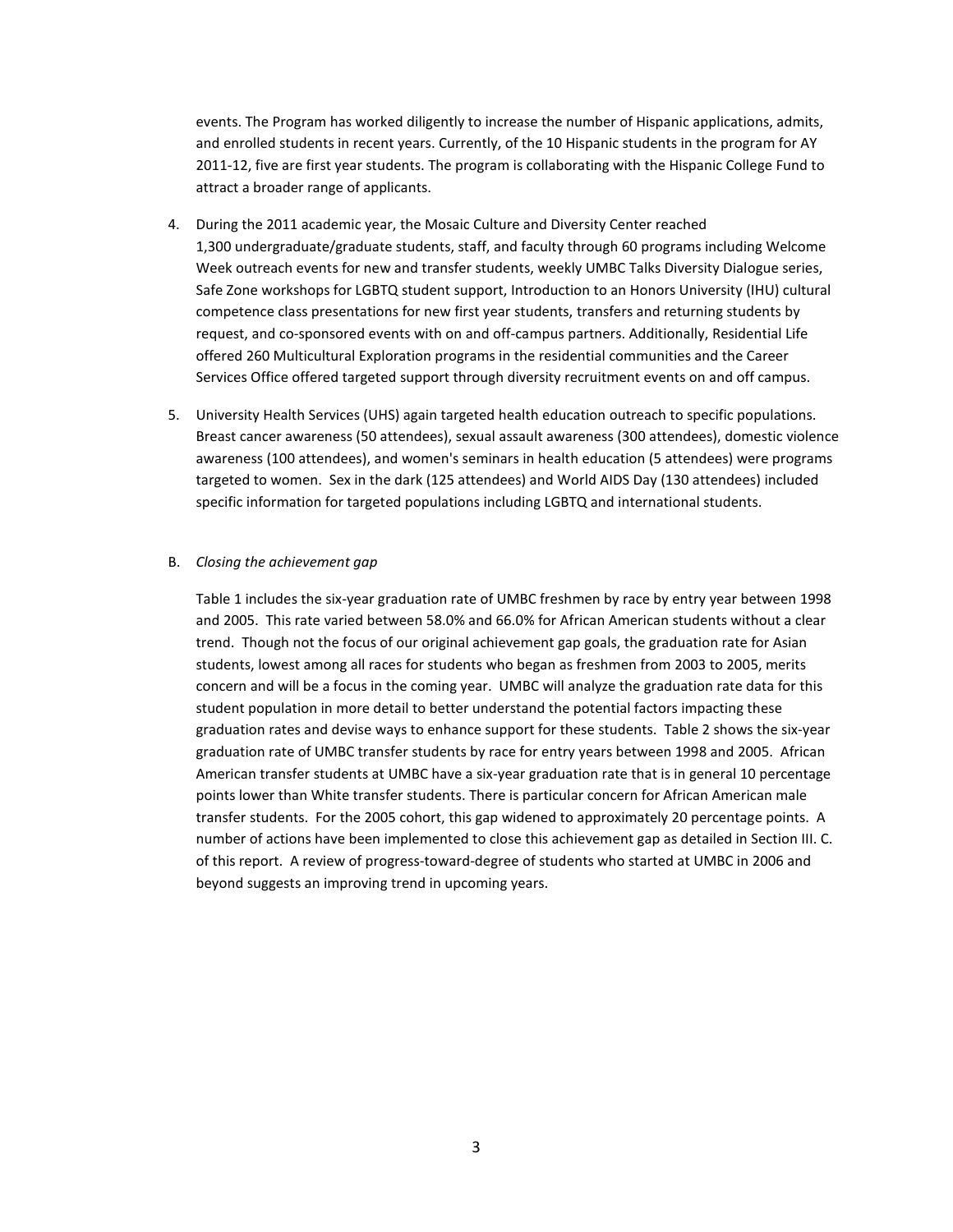|                     | <b>TABLE 1.</b> Six-Year Graduation Rate of UMBC First-Time Full-Time Freshmen by Race by Entry Year |              |     |              |     |              |     |              |     |              |     |              |     |              |     |              |
|---------------------|------------------------------------------------------------------------------------------------------|--------------|-----|--------------|-----|--------------|-----|--------------|-----|--------------|-----|--------------|-----|--------------|-----|--------------|
|                     |                                                                                                      | 1998         |     | 1999         |     | 2000         |     | 2001         |     | 2002         |     | 2003         |     | 2004         |     | 2005         |
|                     | Ν                                                                                                    | Grad<br>Rate | N   | Grad<br>Rate | N   | Grad<br>Rate | N   | Grad<br>Rate | N   | Grad<br>Rate | N   | Grad<br>Rate | N   | Grad<br>Rate | N   | Grad<br>Rate |
| Asian               | 225                                                                                                  | 54.7%        | 263 | 56.7%        | 242 | 53.7%        | 266 | 53.0%        | 297 | 47.8%        | 336 | 51.8%        | 301 | 47.5%        | 354 | 48.6%        |
| African<br>American | 179                                                                                                  | 59.8%        | 185 | 60.0%        | 166 | 58.4%        | 149 | 62.4%        | 119 | 58.0%        | 156 | 66.0%        | 131 | 59.5%        | 143 | 60.8%        |
| International       | 43                                                                                                   | 48.8%        | 38  | 60.5%        | 45  | 46.7%        | 36  | 63.9%        | 36  | 63.9%        | 35  | 71.4%        | 42  | 52.4%        | 31  | 64.5%        |
| White               | 744                                                                                                  | 54.0%        | 851 | 56.1%        | 793 | 56.1%        | 826 | 59.6%        | 856 | 62.4%        | 881 | 61.1%        | 863 | 59.7%        | 818 | 56.6%        |
| Hispanic            | 31                                                                                                   | 41.9%        | 29  | 51.7%        | 31  | 54.8%        | 27  | 63.0%        | 27  | 74.1%        | 47  | 57.4%        | 38  | 60.5%        | 42  | 61.9%        |
| American<br>Indian  | 8                                                                                                    | 37.5%        | 5   | 60.0%        | 4   | 100.0%       | 4   | 75.0%        | 7   | 42.9%        | 5   | 60.0%        | 5   | 100.0%       | 6   | 50.0%        |
| Unknown             | 14                                                                                                   | 50.0%        | 21  | 57.1%        | 23  | 47.8%        | 21  | 61.9%        | 14  | 28.6%        | 27  | 59.3%        | 22  | 54.5%        | 20  | 60.0%        |

| <b>TABLE 2.</b> Six-Year Graduation Rate of UMBC Full-Time Transfer Students by Race by Entry Year |     |              |     |              |     |              |     |              |     |              |     |              |     |              |     |              |
|----------------------------------------------------------------------------------------------------|-----|--------------|-----|--------------|-----|--------------|-----|--------------|-----|--------------|-----|--------------|-----|--------------|-----|--------------|
|                                                                                                    |     | 1998         |     | 1999         |     | 2000         |     | 2001         |     | 2002         |     | 2003         |     | 2004         |     | 2005         |
|                                                                                                    | N   | Grad<br>Rate | N   | Grad<br>Rate | N   | Grad<br>Rate | N   | Grad<br>Rate | N   | Grad<br>Rate | N   | Grad<br>Rate | N   | Grad<br>Rate | N   | Grad<br>Rate |
| Asian                                                                                              | 123 | 63.4%        | 126 | 70.6%        | 144 | 68.8%        | 158 | 63.9%        | 117 | 59.0%        | 125 | 70.4%        | 119 | 63.9%        | 117 | 68.4%        |
| African<br>American                                                                                | 144 | 43.1%        | 152 | 44.1%        | 163 | 50.9%        | 168 | 54.2%        | 176 | 48.3%        | 157 | 47.8%        | 167 | 55.1%        | 163 | 43.6%        |
| International                                                                                      | 56  | 71.4%        | 52  | 63.5%        | 65  | 75.4%        | 66  | 62.1%        | 73  | 64.4%        | 57  | 64.9%        | 56  | 67.9%        | 45  | 57.8%        |
| White                                                                                              | 455 | 60.2%        | 422 | 60.0%        | 452 | 56.9%        | 419 | 63.2%        | 429 | 60.6%        | 423 | 63.4%        | 490 | 61.8%        | 399 | 64.9%        |
| Hispanic                                                                                           | 15  | 33.3%        | 27  | 55.6%        | 26  | 42.3%        | 24  | 41.7%        | 37  | 54.1%        | 31  | 74.2%        | 35  | 71.4%        | 35  | 77.1%        |
| American<br>Indian                                                                                 | 7   | 57.1%        | 5   | 80.0%        | 5   | 80.0%        | 4   | 75.0%        | 3   | 33.3%        | 3   | 33.3%        | 4   | 75.0%        | 2   | 50.0%        |
| Unknown                                                                                            | 21  | 38.1%        | 17  | 70.6%        | 16  | 75.0%        | 16  | 37.5%        | 13  | 61.5%        | 16  | 31.3%        | 16  | 62.5%        | 17  | 47.1%        |

#### C. *Actions taken in the past year to support transfer students*

#### 1. Modified Introduction to an Honors University (IHU) seminar for transfer students (TRS 201)

TRS 201 seminars are one- or two-credit courses linked to a required course in the major that is typically taken by new transfer students. In each TRS, 60 percent of the course is academic content the department deems advantageous for new students entering upper-level courses. The remaining 40 percent of the course focuses on information that assists with the transition to the university as it also addresses topics of particular interest to transfer students such as academic advising, career counseling and connections to faculty in the discipline. TRS 201 reinforces the lecture content while working with students to enhance their study skills, including a major focus on ensuring students have the writing, communication, and research skills necessary to be successful in their discipline. The course also supports students in the areas of exam preparation, time management, and other key skills through the lens of the needs of transfer students. TRS courses launched in Fall 2011 with Computer Science (10 students),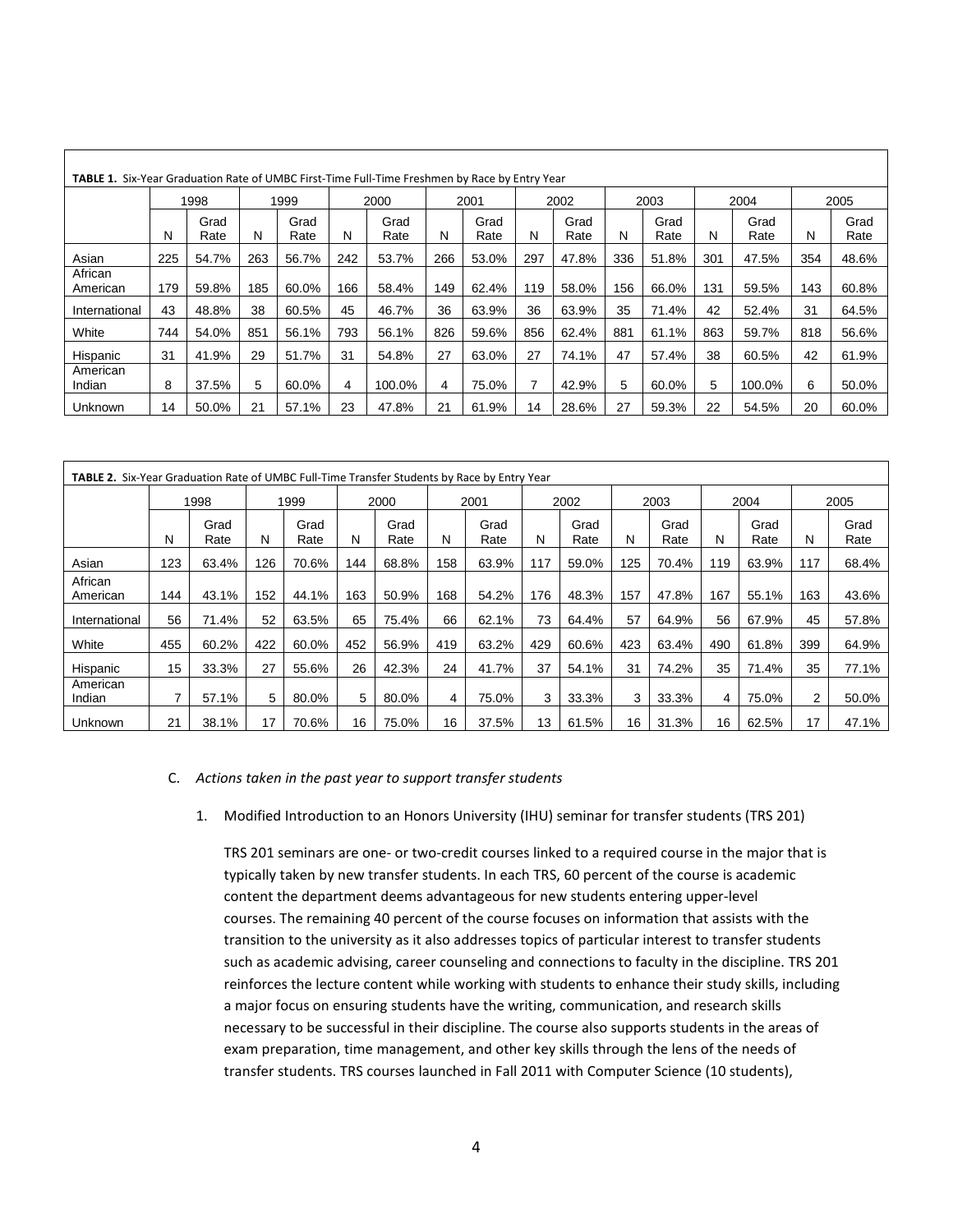Information Systems (14 students), and Modern Languages, Linguistics, and Intercultural Communication (eight students) offering seminars.

2. Expanded Supplemental Instruction (SI) for courses which historically have been difficult for transfer students

SI is peer-assisted group discussion in optional weekly sessions offered five times per week. A trained peer SI leader assists students in identifying key topics and problems from class and solving them. SI leaders are recruited primarily from among Meyerhoff and Sherman Teacher Scholars Programs and students recommended by faculty members.

- SI was expanded (Fall 2011) to all three sections of MATH 150, all four sections of CMSC 202, and selected sections of BIOL 141
- SI was piloted (Fall 2011) in PSYCH 332
- Of the 490 students who participated in eight sections of SI over three semesters (spring 2010 through spring 2011) 20% (98) were transfer students. Of these:
	- o 54% were male transfer students (53) and 46% were female transfer students (45).
	- o 60% of the transfer students (59) earned an A, B, or C in the course.
	- o 60% of the male transfer students (32) earned an A, B, or C.
- 3. Extended First-Year Intervention (FYI) to include transfer students

FYI focuses on freshmen, including transfer students with fewer than 30 credits. The program asks faculty members to report on any of these students who, at mid-semester, are in danger of earning less than an A, B, or C in the course. The FYI program notifies identified students of their situation via a *my*UMBC alert linked to online information about campus support available to the students.

- More than 800 course sections are included in the program each semester
- Transfer students were added to the long-standing FYI program in Fall 2010
- In spring 2011 a total of 334 alerts were sent to 138 transfer students (out of 211 transfer students identified with fewer than 30 credits.)
- 4. CWIT served 21 new transfer students as part of its Affiliates Program in the Fall 2011. The Affiliates Peer Mentoring Program matched 31 new engineering and IT students with upper class students in their major, including 13 transfer students.
- 5. In Spring 2011 and Fall 2011 semesters, the Office of Commuter Student Services (OCSS) hosted a series of initiatives to promote the academic success of transfer students and specifically African American male transfers.

OCSS's African American male transfer student focus group has evolved into an independent student organization, Men Achieving Leadership, Excellence & Success (M.A.L.E.S.). The Transfer Student Network continues to support, and co-sponsor events with, M.A.L.E.S. A series of social events over the last two semesters has been attended by seventy-six (76) male students. They participated in informal and formal acquaintanceship activities, and were also introduced to faculty, staff and students in critical campus support services.

6. Transfer Student Network (TSN) increased interactions with transfer students through the creation of a new workshop series. Thirty-three (33) transfer students participated in workshops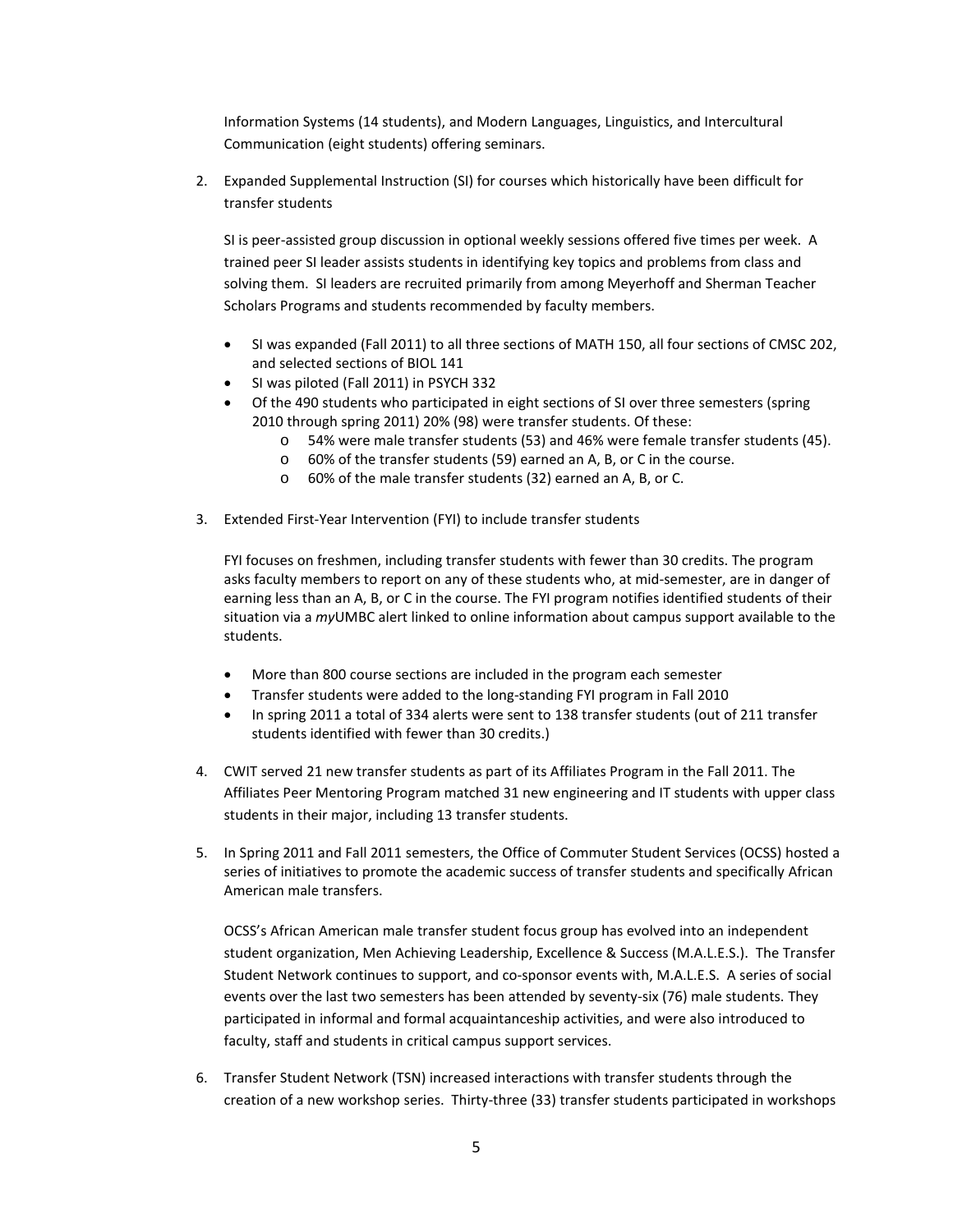in Spring 2011 focused on workforce development skills including resume writing and practice interviews. In Fall 2011 workshops focused on acquaintanceship and on-campus resources to assist transfer students with transition were attended by 15 students.

7. Strengthened Transfer Student Alliance (TSA)

The Transfer Student Alliance (TSA) identifies early on students at the Community College of Baltimore County (CCBC), Montgomery College (MC) and Prince Georges Community College (PGCC) who plan to transfer to UMBC after completing an AA degree. TSA students have access to UMBC student activities and a discounted rate for concurrent enrollment courses. Upon transfer to UMBC, TSA students are guaranteed housing, priority registration/orientation, and, for eligible participants, a scholarship.

- Increased the number of TSA participants from five in Fall 2008 to 134 in Fall 2011
- Maintained ongoing communications from the UMBC Coordinator for Transfer Admissions and Partnerships to TSA students enrolled at CCBC, MC and PGCC to encourage their participation in campus events
- Conducted an on-campus reception in Spring 2011 for 29 community college students to welcome TSA participants from CCBC and MC and connect them with the UMBC community and TSA alumni
- Finalized a TSA agreement with Prince George's Community College (PGCC) in Spring 2011
- 8. Residential Life expanded residence hall availability for transfer students. Scarce campus housing resources have previously been allocated to first-year, first-time students. The number of transfer students placed in on-campus housing for fall has increased significantly from 165 in 2010 to 206 in 2011. Living-Learning Community (LLC) placements in Fall 2011 included 26 transfers. This is an increase of six from last year. Data indicate LLCs are effective in engaging students on campus.

# **IV. Recruitment and Support of a Diverse Faculty Body**

#### A. *URM Faculty hires and attrition in AY 2011-12*

- UMBC hired 28 new full-time faculty for appointments in AY 2011-12. Overall, 18% (N=5 of 28) of all new instructional faculty and 17% (N=4 of 23) of the new TT/T faculty were members of underrepresented minority groups. In addition, building on the success of the UMBC ADVANCE Program, an additional female was hired in STEM which brings the total of STEM female faculty to 23% (N=43 of 183). However, during this same time period, UMBC lost two female STEM faculty (1 due to an outside offer from another university and 1 due to an unsuccessful tenure review). In order to develop effective institutional practices for the recruitment, retention and advancement of a diverse faculty at UMBC, the President and Provost, in tandem with the newly hired Program Coordinator for Faculty Diversity Initiatives, have worked closely with the ADVANCE Executive Committee and the Executive Committee on the Recruitment, Retention and Advancement of Underrepresented Minority Faculty (URM) to develop and implement the following interventions and initiatives.
- B. *Recruitment*

The Office of the Provost has moved forward with a highly-visible campus-wide initiative designed to sustain the success of the ADVANCE program, achieve similar success in the recruitment, retention and advancement of URM faculty, and extend effective practices derived from the evaluation of these efforts to enhance the success of all faculty at UMBC. Key components of this initiative include: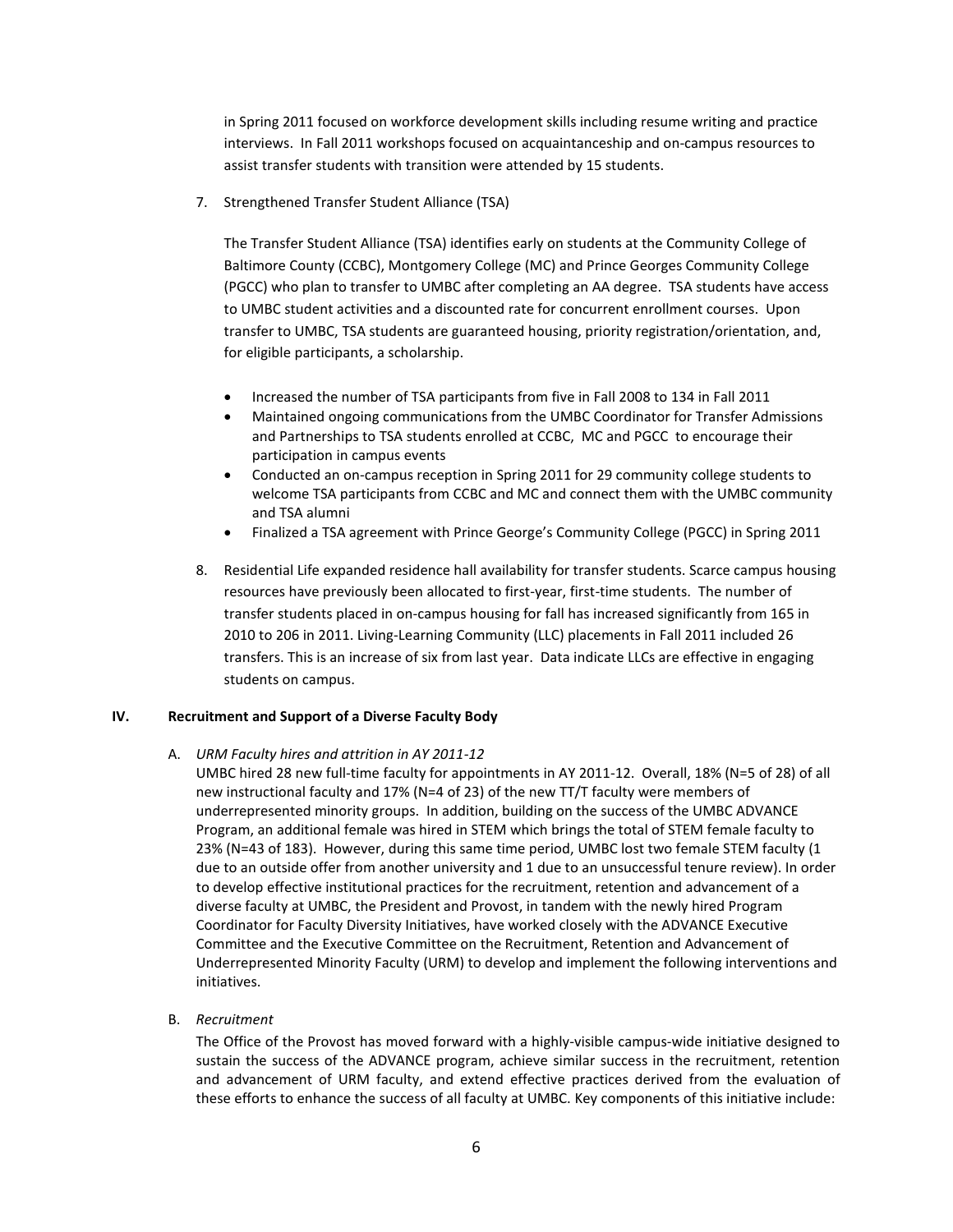- 1. *Incentive Hires-*target specific positions for the purpose of enhancing the diversity of the faculty at UMBC. Searches for these positions are conducted in tandem with active searches already authorized for the current year. Specific departments are approved for incentive hire positions based on the recommendation of the Dean and additional factors including, but not limited to, high student/faculty ratios. Three successful incentive hires were completed in AY2010-2011, with an additional position authorized for AY2011-2012.
- 2. *UMBC Postdoctoral Fellows Program for Faculty Diversity* a pilot program designed to support promising scholars who are committed to diversity in the academy and to prepare those scholars for possible tenure track appointments at UMBC. On July 1, 2011, UMBC appointed two inaugural Postdoctoral Fellows. Each fellow is provided with individual teaching and research mentors and specialized professional development opportunities across the campus. During the two-year term of appointment, each fellow will teach one course a year in the host department. The Office of the Provost is assessing the program throughout the pilot period.
- 3. *Outreach Activities -*working with a \$15,000 budget in the Office of the Provost, these activities focus on the identification of potential candidates for on-going searches, and enhancing the national visibility of UMBC's commitment to faculty diversity in targeted venues and publications. In the Summer of 2011, UMBC initiated a faculty diversity marketing campaign, "We're Changing Minds, Come Join Us," with ads placed in targeted publications highlighting the accomplishments of a number of our exceptional faculty of color. This theme also is used in outreach activities at national and regional venues and conferences for minority scholars. A large recruitment team of UMBC faculty and staff, including representatives from departments with active searches, attended the Southern Regional Education Board (SREB) *Compact for Faculty Diversity's Institute on Teaching and Mentoring* again in October 2011. In addition, UMBC recently unveiled the redesigned ADVANCE website [\(http://www.umbc.edu/advance/\)](http://www.umbc.edu/advance/).

## C. *Retention and Advancement*

- 1. *Executive Committee on Recruitment, Retention and Advancement of Underrepresented Minority Faculty* –The Executive Committee provides advice and counsel to the Provost on issues and concerns specifically associated with the hiring, retention and advancement of underrepresented minority faculty at UMBC. The Committee also guides the development and implementation of initiatives to enhance faculty diversity at UMBC. The Executive Committee on Recruitment and Retention of URM Faculty also has three active subcommittees that are currently exploring the following initiatives: enhancement of the post doctoral fellows program, including stipends, recruiting timelines, reports, and processes for UMBC hiring interested postdoctoral fellows as UMBC faculty; featuring current postdoctoral fellows in the UMBC Magazine and circulating it to recruit URM faculty; possible pursuit of external funding to support these efforts.
- 2. *ADVANCE Executive Committee* The ADVANCE Executive Committee provides advice and counsel to the Provost on programmatic initiatives designed to advance the success of women faculty in STEM at UMBC.

#### D. *Areas of Opportunity and Resources for Enhancement*

Based on data compiled by the Program Coordinator, UMBC has identified areas for opportunity to enhance the retention and advancement of URM faculty across the campus and female faculty in STEM.

1. *Recruitment-*Out of a total of 395 tenure/tenure track faculty, there are currently 26 (6.6%) Black/African American faculty and 12 (3%) Latino/Hispanic Faculty. In STEM fields, UMBC currently has 43 (23%) female faculty. While inroads have been made in recruiting faculty of color and women in STEM, more work remains to be done. The Program Coordinator is currently investigating best practices for diversity hiring initiatives at universities across the country in an effort to redesign or augment the current incentive hiring program. UMBC continues to place high priority on recruitment of URM faculty – particularly African American and Latino/Hispanic – across all disciplines.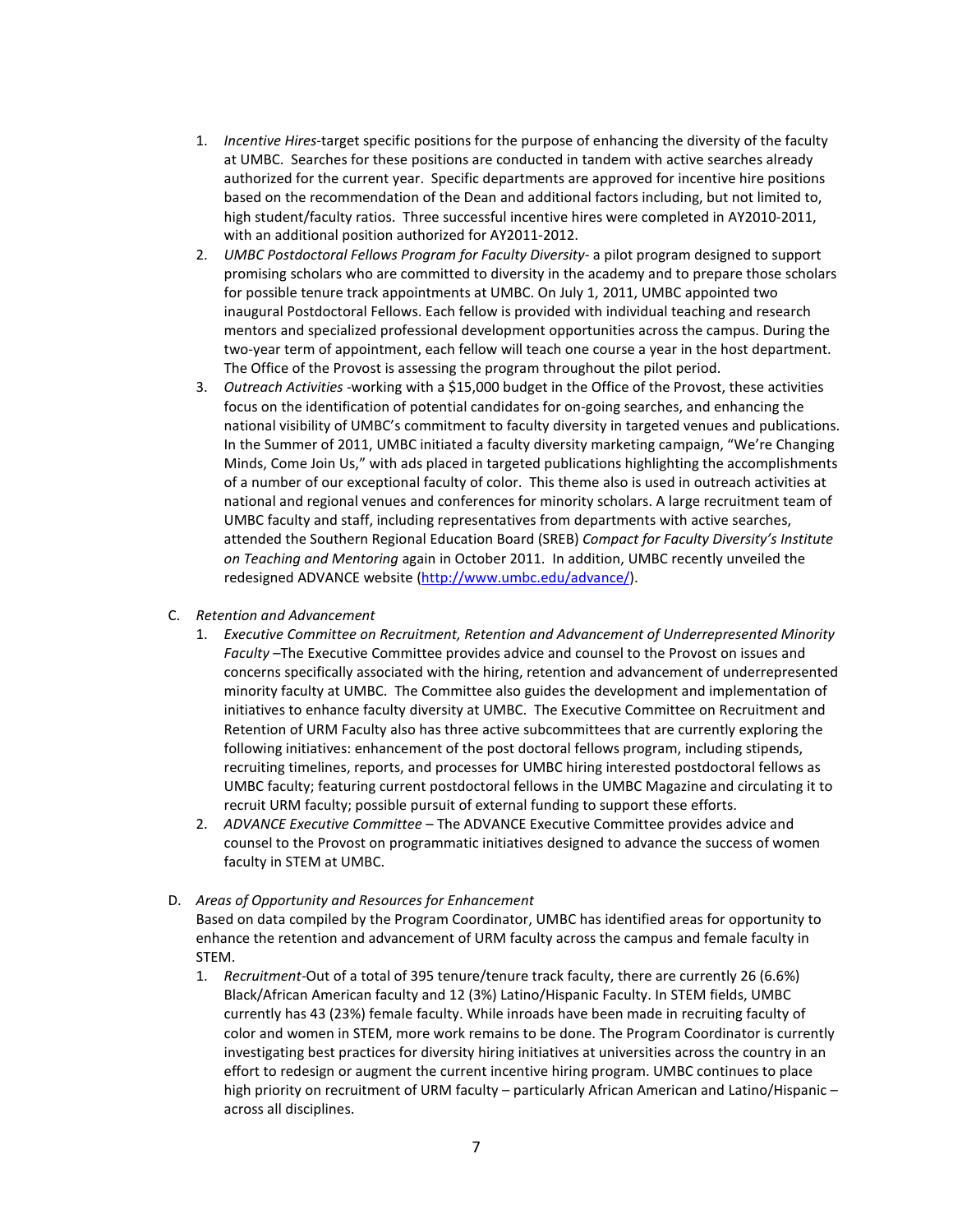2. *Retention and Advancement-*A disaggregation of faculty data by race and gender reveals a disproportionate number of faculty at the Associate and Assistant Professor levels among faculty of color and female faculty in all colleges. Out of 26 Black/African American faculty, eight (31%) are at the Assistant rank, 13 (50%) are at the Associate Professor rank, and the remaining five (19%) faculty are Full Professors. In terms of the 12 Latino/Hispanic faculty, six (50%) are at the Assistant Professor rank, five (42%) at the Associate Professor and only one (8%) is a Full Professor. The numbers for women faculty in general are 153 (39%) faculty, out of which 56 (37%) are at the Assistant Professor rank, 69 (45%) are at the Associate Professor rank and 28 (18%) are Full Professors. The Provost has established a college-based mentoring initiative to support the advancement of Assistant and Associate Professors with particular emphasis on women and URM faculty. To that end, the College of Natural and Mathematical Sciences has developed a pilot mentoring program that will consist of a week-long retreat in January 2012 for Associate Professors. The College of Arts, Humanities and Social Sciences has ongoing efforts to support associate professors in moving toward promotion.

### **V. Recruitment and Support of a Diverse Graduate Student Body**

- A. The Meyerhoff Graduate Fellows Program was established in 1996 with an MBRS-IMSD (Minority Biomedical Research Support – Initiative for Minority Student Development) grant from the National Institute of General Medical Sciences. The program is open to all U.S. citizens and permanent residents. The Meyerhoff Graduate Fellows Program has transformed graduate education at UMBC. Since the program's inception in 1996, enrollment of underrepresented students in participating PhD programs (Biological Sciences, Chemistry and Biochemistry, Engineering, Human Services Psychology and Physics) has increased significantly. The URM enrollment in the Meyerhoff Graduate Fellows Program has grown from five students in 1996 to 67 students at present and has recently expanded to include the Graduate Programs in Life Sciences (GPILS) at the University of Maryland, Baltimore. An additional 44 Meyerhoff Fellows have received Ph.D. degrees. By comparison, only seven URMs earned Science, Engineering and Mathematics Ph.D.s in participating Ph.D. programs in the 18 years preceding the Meyerhoff Graduate Program.
	- 1. PROMISE, the National Science Foundation's Alliance for Graduate Education and the Professoriate (AGEP) in Maryland, increases the number of underrepresented minority students receiving Ph.D.s in STEM. Formed in 2002 and led by UMBC, PROMISE is a multi-institution consortium that includes the University of Maryland College Park (UMCP) and the University of Maryland, Baltimore (UMB). PROMISE's goal is to facilitate Ph.D. completion and prepare students for careers as professors in the STEM disciplines. UMBC and PROMISE sponsor a number of programs and initiatives that are designed to facilitate graduate student community, professional development, degree completion and transition to career. Community is also maintained through a series of websites (e.g.[, http://www.umbc.edu/promise\)](http://www.umbc.edu/promise) and social media venues including Facebook [\(http://www.facebook.com/PROMISEagep\)](http://www.facebook.com/PROMISEagep) and Twitter [\(http://www.twitter.com/PROMISE\\_AGEP\)](http://www.twitter.com/PROMISE_AGEP). Participation in PROMISE extends beyond the STEM fields. All graduate students, and particularly graduate students from underrepresented backgrounds, are invited to participate in the activities of PROMISE regardless of their academic disciplines. The following initiatives, seminars, and events facilitate cultural diversity among UMBC's graduate student population:
		- Initiatives designed to build community among graduate students of color include the *PROMISE Family and Friends Cookout and Recognition of Graduates (*150 participants, including seven faculty & staff in May 2011; underrepresented PhD alumni and postdoctoral associates were also in attendance); and *Faculty/Staff/Student Connections Opening Meetings*. The Fall 2011 PROMISE Opening meeting for UMBC hosted nearly 100 underrepresented graduate students and six minority faculty members. Other special seminars are co-sponsored with the Meyerhoff Graduate Fellows program*.*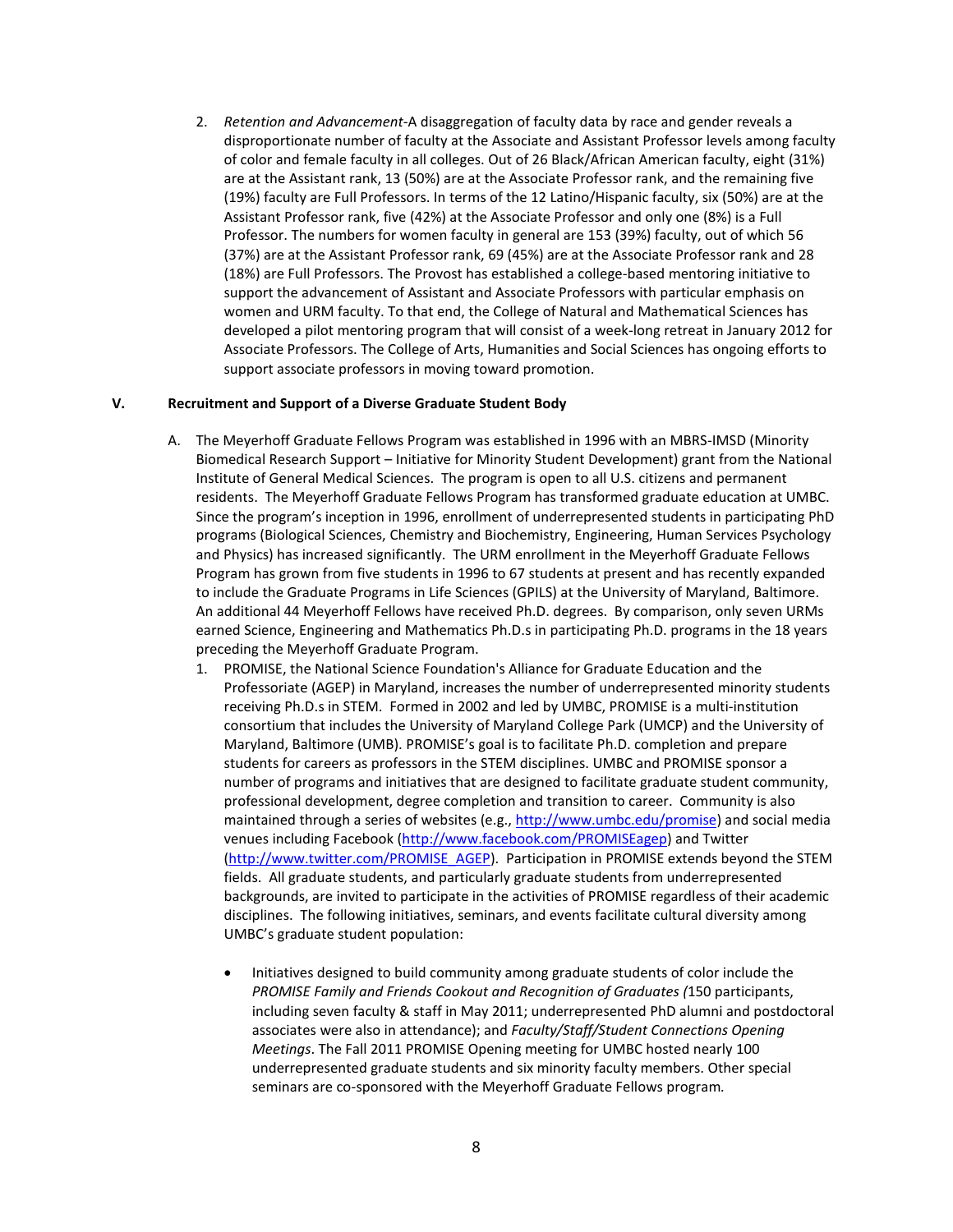• Summer Success Institute**:** The PROMISE Summer Success Institute (SSI) is an annual conference founded in August 2003 to bring together new/incoming graduate students and those graduate students (both Master's and Ph.D. level) who were continuing in their programs so that they could prepare for and embrace the upcoming academic year of graduate study. The SSI provides a support system, particularly for graduate students from underrepresented backgrounds. One hundred graduate students, 15 faculty & staff, and two undergraduates participated in the August 2010 SSI. The 2011 event included more than 30 underrepresented PhD alumni and faculty. Minority postdoctoral fellows from UMBC and UMB participated in the program as moderators and small group leaders. [\(http://promisesuccessseminars.wordpress.com/promise-summer-success-institute-ssi/\)](http://promisesuccessseminars.wordpress.com/promise-summer-success-institute-ssi/)

UMBC's overall graduate student population has grown rapidly over the past few years and has increased from approximately 1,400 students in 1999 to 2,626 students in 2011. Underrepresented STEM (including the social and behavioral sciences) enrollment has grown from 323 in Fall 2001 to 462 in Fall 2011. Between 2003 and 2011, UMBC produced 77 URM Ph.D.s in STEM areas.

Figure 1 shows the increase in URM graduate student enrollment in STEM (not including the social or behavioral sciences) Master's and Ph.D. programs at UMBC since the introduction of our NSF-funded programs to broaden participation. The data that comprise "all" enrollment include degree-seeking, certificate-seeking, and non-degree-seeking. The impact on enrollment is clear and dramatic, with enrollment more than tripling over the decade. The production of URM STEM (not including the social or behavioral sciences) Ph.D. students is even more impressive, as shown in Figure 2 that compares the eleven years before and the nine years following introduction of our broadening participation programs.



#### **VI. Campus-Based Hate Crimes and Bias-Motivated Incidents**

Listed below are the hate crimes and bias-motivated incidents for 2010:

One (1) – Written Intimidation – Sexual – Anti-Homosexual (Gay & Lesbian)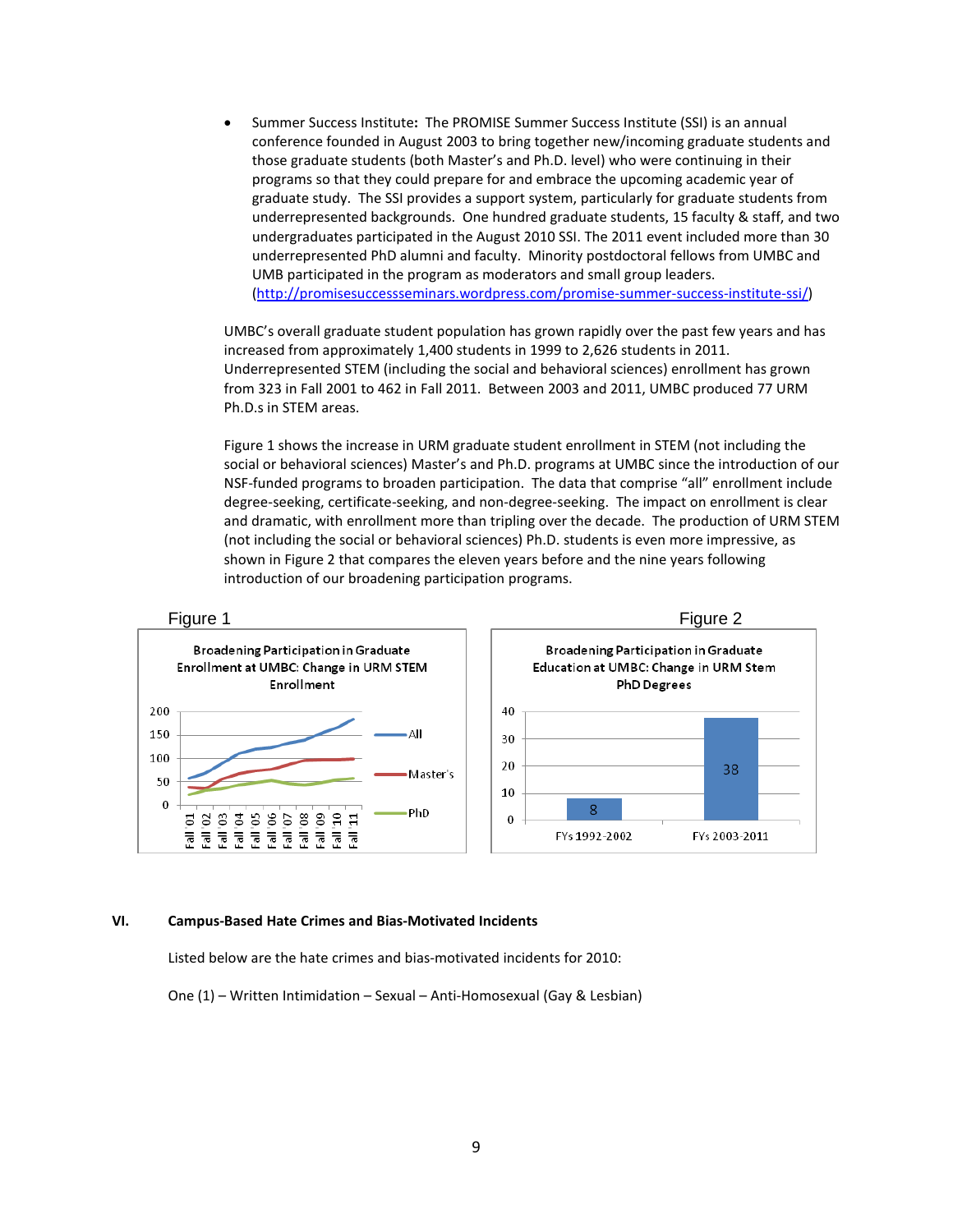#### **VII. Resources Used and Needed**

- A. A coordinator has been hired in the Office of Undergraduate Education (OUE) who works with departments to expand TRS offerings to serve the growing number of transfer students, while also meeting the needs of diverse populations.
- B. UMBC received a planning grant in July 2011 from the Bill and Melinda Gates Foundation to develop a proposal for collaboration between UMBC and four partner community colleges, the purpose of which is to develop models of practice to serve transfer students in the areas of academic advising, curricular alignment, transfer academic experiences, and orientation. The planning grant report is due in May 2012.
- C. In August 2011 CWIT (PI, Dr. Penny Rheingans, and co-PIs Drs. Taryn Bayles, Marie desJardins, Carolyn Seaman, and Anne Spence) submitted a proposal to NSF's S-STEM program to create a scholarship for transfer students. If funded, three cohorts of 10 transfer students from Maryland community colleges majoring in engineering and computing would be awarded scholarships of up to \$6,700 annually and would be supported as part of the CWIT Scholar community.
- D. A Program Coordinator for Faculty Diversity Initiatives has been hired.
- E. Resources are needed to continue the *UMBC Postdoctoral Fellows Program for Faculty Diversity* that is presently being conducted as a pilot project. In addition, in order for UMBC to make desired progress in enhancing the diversity of the faculty, resources will be needed to hire post-doctoral fellows who become interested in joining UMBC as faculty.

#### **VIII. Demographic Data**

Table 3 shows the demographic data for students by undergraduate/ graduate status for Fall 2008 through Fall 2011. At the undergraduate level, no significant changes in pattern have occurred between Fall 2010 and Fall 2011 with any fluctuations falling within two percentage points. At the graduate level, there was a 57 percent decrease in the number of students that did not self identify their race/ethnicity, due in large part to efforts by the graduate school to more efficiently collect this information. The percent of graduate students reporting as white increased by almost six percentage points.

Tables 4 and 5 present the demographic data for faculty and staff. While the distribution of race/ethnicity among both staff and tenured/ tenure track faculty exhibited no significant changes, the diversity of nontenure track faculty was changed in large part by the loss of the Goddard Earth Science and Technology (GEST) Center on campus. Non-tenure track faculty decreased by 86, or 13.2 percent between Fall 2010 and Fall 2011, with international and Asian faculty declining by over 30 percent each. White non-tenure track faculty percent of the group increased by 4.5 percentage points.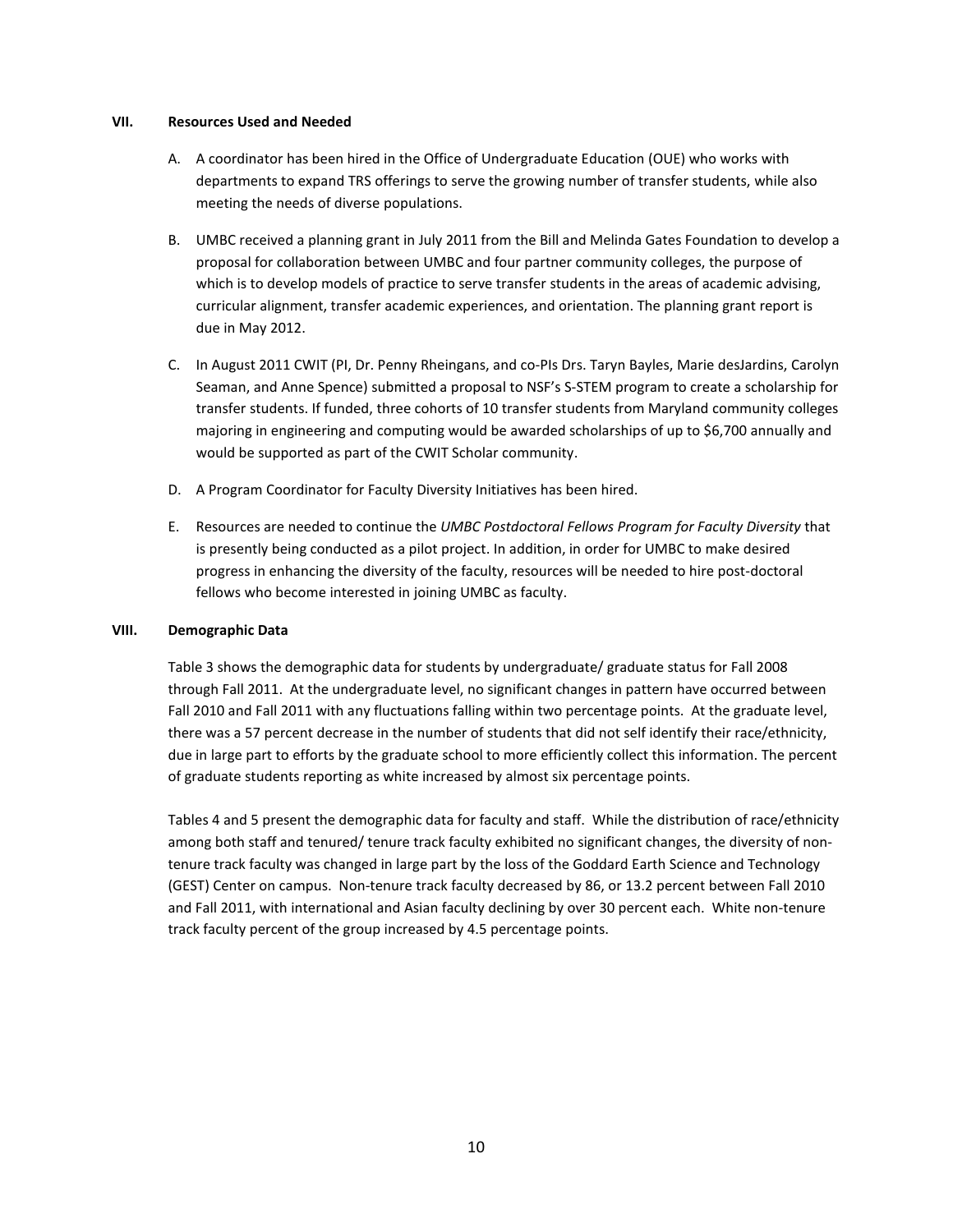| омьс випит он совтоне вторы политика они         |       |                            |       |        |                |               | $2012$ Report |        |        |               |       |        |        |            |       |        |
|--------------------------------------------------|-------|----------------------------|-------|--------|----------------|---------------|---------------|--------|--------|---------------|-------|--------|--------|------------|-------|--------|
|                                                  |       |                            |       |        |                |               |               |        |        |               |       |        |        |            |       |        |
| <b>TABLE 3: STUDENTS</b>                         |       |                            |       |        |                |               |               |        |        |               |       |        |        |            |       |        |
|                                                  |       | <b>Baseline: 2008-2009</b> |       |        |                | 2009-2010     |               |        |        | 2010-2011     |       |        |        | 2011-2012  |       |        |
| <b>UNDER-</b><br><b>GRADUATE</b>                 | #     | $\%$                       | Male  | Female | #              | %             | Male          | Female | #      | $\%$          | Male  | Female | #      | $\%$       | Male  | Female |
| African<br>American/Black                        | 1.607 | 16.7%                      | 729   | 878    | 1,646          | 16.5%         | 741           | 905    | 1,671  | 16.4%         | 758   | 913    | 1,703  | 16.1%      | 760   | 943    |
| American Indian<br>or Alaska Native              | 44    | 0.5%                       | 25    | 19     | 52             | 0.5%          | 30            | 22     | 40     | 0.4%          | 21    | 19     | 31     | 0.3%       | 20    | 11     |
| Asian                                            | 2,085 | 21.7%                      | 1,106 | 979    | 2,034          | 20.4%         | 1,077         | 957    | 2,126  | 20.8%         | 1,171 | 955    | 2,207  | 20.9%      | 1,201 | 1,006  |
| Hispanic/Latino                                  | 383   | 4.0%                       | 201   | 182    | 388            | 3.9%          | 214           | 174    | 457    | 4.5%          | 230   | 227    | 502    | 4.7%       | 241   | 261    |
| White                                            | 4,985 | 51.9%                      | 2,911 | 2,074  | 5,150          | 51.8%         | 2,962         | 2,188  | 5,131  | 50.3%         | 3,005 | 2,126  | 5,148  | 48.7%      | 3,052 | 2,096  |
| Native Hawaiian<br>or other Pacific<br>Islander* |       | $0.0\%$                    |       |        | 77             | 0.8%          | 24            | 53     | 47     | 0.5%          | 13    | 34     | 38     | 0.4%       | 12    | 26     |
| Two or more<br>races                             |       | $0.0\%$                    |       |        | $\blacksquare$ | $0.0\%$       |               |        | 164    | 1.6%          | 78    | 86     | 290    | 2.7%       | 134   | 156    |
| Did Not Self<br>Identify                         | 157   | 1.6%                       | 83    | 74     | 203            | 2.0%          | 105           | 98     | 167    | 1.6%          | 87    | 80     | 197    | 1.9%       | 102   | 95     |
| International                                    | 351   | 3.7%                       | 191   | 160    | 397            | 4.0%          | 230           | 167    | 407    | 4.0%          | 230   | 177    | 457    | 4.3%       | 256   | 201    |
| <b>TOTAL</b>                                     | 9,612 | 100.0<br>$\%$              | 5,246 | 4,366  | 9,947          | 100.0<br>$\%$ | 5,383         | 4,564  | 10,210 | 100.0<br>$\%$ | 5,593 | 4,617  | 10,573 | 100.0<br>% | 5,778 | 4,795  |

# UMBC DATA FOR CULTURAL DIVERSITY REPORT - 2012 Report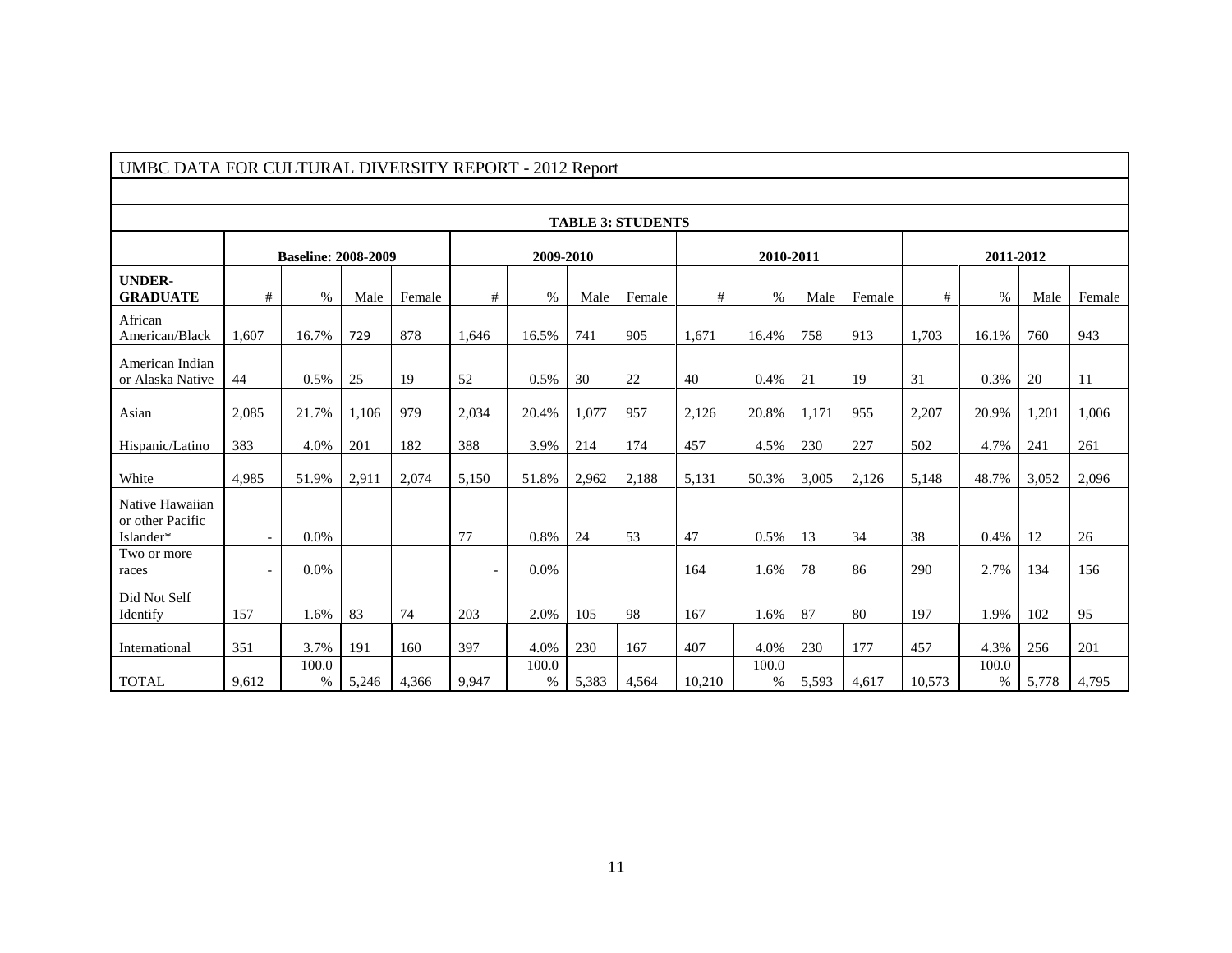| <b>GRADUATE</b>                                  | #                        | $\%$    | Male  | Female | #                        | %       | Male  | Female | #     | $\%$   | Male  | Female         | #     | $\%$   | Male  | Female |
|--------------------------------------------------|--------------------------|---------|-------|--------|--------------------------|---------|-------|--------|-------|--------|-------|----------------|-------|--------|-------|--------|
| African<br>American/Black                        | 302                      | 11.4%   | 107   | 195    | 356                      | 12.2%   | 144   | 212    | 275   | 10.3%  | 104   | 171            | 309   | 11.8%  | 129   | 180    |
| American Indian<br>or Alaska Native              | 9                        | 0.3%    | 5     | 4      | 9                        | 0.3%    | 6     | 3      | 3     | 0.1%   |       | 2              | 6     | 0.2%   | 3     | 3      |
| Asian                                            | 170                      | 6.4%    | 76    | 94     | 200                      | 6.8%    | 106   | 94     | 156   | 5.8%   | 75    | 81             | 181   | 6.9%   | 104   | 77     |
| Hispanic/Latino                                  | 69                       | 2.6%    | 27    | 42     | 75                       | 2.6%    | 32    | 43     | 83    | 3.1%   | 37    | 46             | 77    | 2.9%   | 39    | 38     |
| White                                            | 1,400                    | 52.7%   | 617   | 783    | 1,535                    | 52.5%   | 679   | 856    | 1,274 | 47.6%  | 585   | 689            | 1,399 | 53.3%  | 667   | 732    |
| Native Hawaiian<br>or other Pacific<br>Islander* | $\overline{\phantom{a}}$ | $0.0\%$ |       |        | 9                        | 0.3%    |       | 8      | 8     | 0.3%   |       | $\overline{7}$ | 8     | 0.3%   | 3     | 5      |
| Two or more<br>races                             | $\overline{\phantom{a}}$ | $0.0\%$ |       |        | $\overline{\phantom{a}}$ | $0.0\%$ |       |        | 18    | 0.7%   | 8     | 10             | 38    | 1.4%   | 22    | 16     |
| Did Not Self<br>Identify                         | 278                      | 10.5%   | 126   | 152    | 232                      | 7.9%    | 107   | 125    | 398   | 14.9%  | 213   | 185            | 171   | 6.5%   | 101   | 70     |
| International                                    | 428                      | 16.1%   | 232   | 196    | 507                      | 17.3%   | 275   | 232    | 463   | 17.3%  | 241   | 222            | 437   | 16.6%  | 242   | 195    |
| <b>TOTAL</b>                                     | 2,656                    | 100.0%  | 1,190 | 1,466  | 2,923                    | 100.0%  | 1,350 | 1,573  | 2,678 | 100.0% | 1,265 | 1,413          | 2,626 | 100.0% | 1,310 | 1,316  |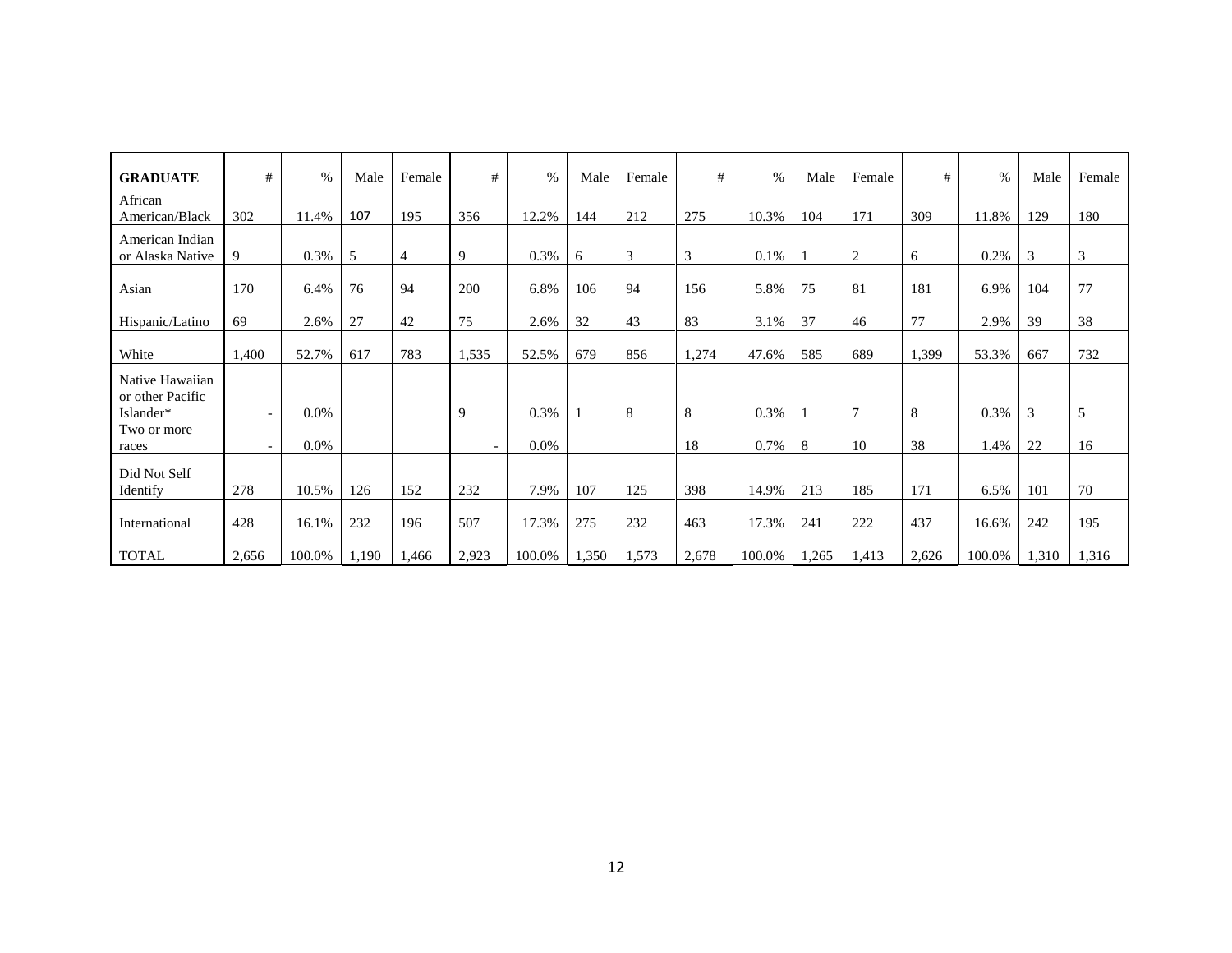| <b>ALL</b><br><b>STUDENTS</b>                    | #                        | $\%$    | Male                     | Female                   | #      | $\%$    | Male                     | Female                   | #      | $\%$   | Male  | Female | #      | $\%$   | Male  | Female |
|--------------------------------------------------|--------------------------|---------|--------------------------|--------------------------|--------|---------|--------------------------|--------------------------|--------|--------|-------|--------|--------|--------|-------|--------|
| African<br>American/Black                        | 1,909                    | 15.6%   | 836                      | 1,073                    | 2,002  | 15.6%   | 885                      | 1.117                    | 1.946  | 15.1%  | 862   | 1.084  | 2,012  | 15.2%  | 889   | 1,123  |
| American Indian<br>or Alaska Native              | 53                       | 0.4%    | 30                       | 23                       | 61     | 0.5%    | 36                       | 25                       | 43     | 0.3%   | 22    | 21     | 37     | 0.3%   | 23    | 14     |
| Asian                                            | 2,255                    | 18.4%   | 1,182                    | 1,073                    | 2,234  | 17.4%   | 1,183                    | 1,051                    | 2,282  | 17.7%  | 1,246 | 1,036  | 2,388  | 18.1%  | 1,305 | 1,083  |
| Hispanic/Latino                                  | 452                      | 3.7%    | 228                      | 224                      | 463    | 3.6%    | 246                      | 217                      | 540    | 4.2%   | 267   | 273    | 579    | 4.4%   | 280   | 299    |
| White                                            | 6,385                    | 52.0%   | 3,528                    | 2,857                    | 6,685  | 51.9%   | 3,641                    | 3,044                    | 6.405  | 49.7%  | 3,590 | 2,815  | 6,547  | 49.6%  | 3,719 | 2,828  |
| Native Hawaiian<br>or other Pacific<br>Islander* | $\overline{\phantom{0}}$ | 0.0%    | $\overline{\phantom{a}}$ | $\overline{\phantom{a}}$ | 86     | 0.7%    | 25                       | 61                       | 55     | 0.4%   | 14    | 41     | 46     | 0.3%   | 15    | 31     |
| Two or more<br>races                             |                          | $0.0\%$ | $\overline{\phantom{0}}$ | $\overline{\phantom{a}}$ |        | $0.0\%$ | $\overline{\phantom{0}}$ | $\overline{\phantom{a}}$ | 182    | 1.4%   | 86    | 96     | 328    | 2.5%   | 156   | 172    |
| Did Not Self<br>Identify                         | 435                      | 3.5%    | 209                      | 226                      | 435    | 3.4%    | 212                      | 223                      | 565    | 4.4%   | 300   | 265    | 368    | 2.8%   | 203   | 165    |
| International                                    | 779                      | 6.3%    | 423                      | 356                      | 904    | 7.0%    | 505                      | 399                      | 870    | 6.8%   | 471   | 399    | 894    | 6.8%   | 498   | 396    |
| <b>TOTAL</b>                                     | 12,268                   | 100.0%  | 6,436                    | 5,832                    | 12,870 | 100.0%  | 6,733                    | 6,137                    | 12,888 | 100.0% | 6,858 | 6,030  | 13,199 | 100.0% | 7,088 | 6,111  |
|                                                  |                          |         |                          |                          |        |         |                          |                          |        |        |       |        |        |        |       |        |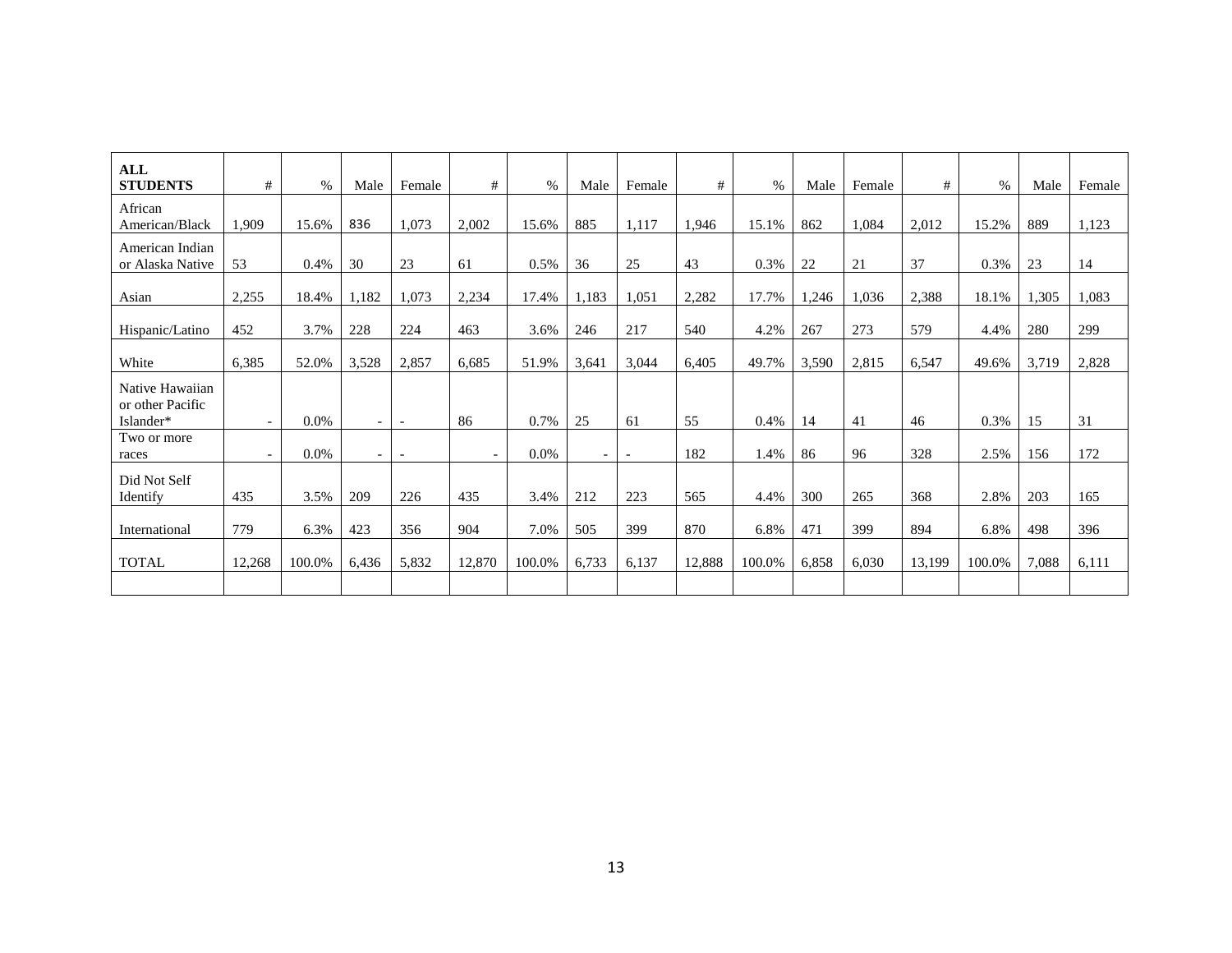| <b>TABLE 4: FACULTY</b>                          |                          |                            |                          |                          |                          |           |                          |                          |                          |           |                          |                          |                          |           |                          |                          |
|--------------------------------------------------|--------------------------|----------------------------|--------------------------|--------------------------|--------------------------|-----------|--------------------------|--------------------------|--------------------------|-----------|--------------------------|--------------------------|--------------------------|-----------|--------------------------|--------------------------|
|                                                  |                          | <b>Baseline: 2008-2009</b> |                          |                          |                          | 2009-2010 |                          |                          |                          | 2010-2011 |                          |                          |                          | 2011-2012 |                          |                          |
| <b>ALL</b><br><b>FACULTY</b>                     | #                        | $\%$                       | Male                     | Female                   | #                        | $\%$      | Male                     | Female                   | #                        | $\%$      | Male                     | Female                   | #                        | $\%$      | Male                     | Female                   |
| African<br>American/Black                        | 60                       | 5.9%                       | 24                       | 36                       | 54                       | 5.3%      | 24                       | 30                       | 53                       | 5.1%      | 25                       | 28                       | 57                       | 6.1%      | 30                       | 27                       |
| American Indian<br>or Alaska Native              | 2                        | 0.2%                       | $\overline{\phantom{a}}$ | $\overline{2}$           | $\mathfrak{Z}$           | 0.3%      |                          | 2                        | $\sqrt{2}$               | 0.2%      |                          |                          | 2                        | 0.2%      |                          |                          |
| Asian                                            | 107                      | 10.5%                      | 72                       | 35                       | 132                      | 13.0%     | 87                       | 45                       | 130                      | 12.6%     | 83                       | 47                       | 105                      | 11.2%     | 61                       | 44                       |
| Hispanic/Latino                                  | 11                       | 1.1%                       | 6                        | 5                        | 12                       | 1.2%      | 5                        | $\overline{7}$           | 18                       | 1.7%      | 7                        | 11                       | 20                       | 2.1%      | 6                        | 14                       |
| White                                            | 714                      | 70.1%                      | 430                      | 284                      | 710                      | 69.8%     | 430                      | 280                      | 712                      | 69.0%     | 434                      | 278                      | 671                      | 71.4%     | 395                      | 276                      |
| Native Hawaiian<br>or other Pacific<br>Islander* | $\overline{\phantom{a}}$ | 0.0%                       | $\overline{\phantom{a}}$ | $\blacksquare$           | $\overline{\phantom{a}}$ | $0.0\%$   | $\overline{\phantom{a}}$ | $\overline{\phantom{a}}$ | $\overline{\phantom{a}}$ | 0.0%      | $\overline{\phantom{a}}$ | $\sim$                   | 3                        | 0.3%      | $\overline{2}$           |                          |
| Two or more<br>races                             | $\overline{\phantom{a}}$ | $0.0\%$                    | $\overline{\phantom{a}}$ | $\overline{\phantom{a}}$ | $\overline{\phantom{0}}$ | $0.0\%$   | $\blacksquare$           | $\overline{\phantom{a}}$ | 2                        | 0.2%      |                          |                          | 4                        | 0.4%      | 3                        |                          |
| Did Not Self<br>Identify                         |                          | 0.1%                       | $\overline{\phantom{a}}$ | $\mathbf{1}$             | $-$                      | $0.0\%$   | $\overline{\phantom{a}}$ | $\overline{\phantom{a}}$ | $\overline{\phantom{a}}$ | $0.0\%$   | $\overline{\phantom{a}}$ | $\overline{\phantom{a}}$ | $\overline{\phantom{a}}$ | 0.0%      | $\overline{\phantom{a}}$ | $\overline{\phantom{a}}$ |
| International                                    | 123                      | 12.1%                      | 83                       | 40                       | 106                      | 10.4%     | 73                       | 33                       | 115                      | 11.1%     | 69                       | 46                       | 78                       | 8.3%      | 47                       | 31                       |
| <b>TOTAL</b>                                     | 1,018                    | 100.0%                     | 615                      | 403                      | 1,017                    | 100.0%    | 620                      | 397                      | 1,032                    | 100.0%    | 620                      | 412                      | 940                      | 100.0%    | 545                      | 395                      |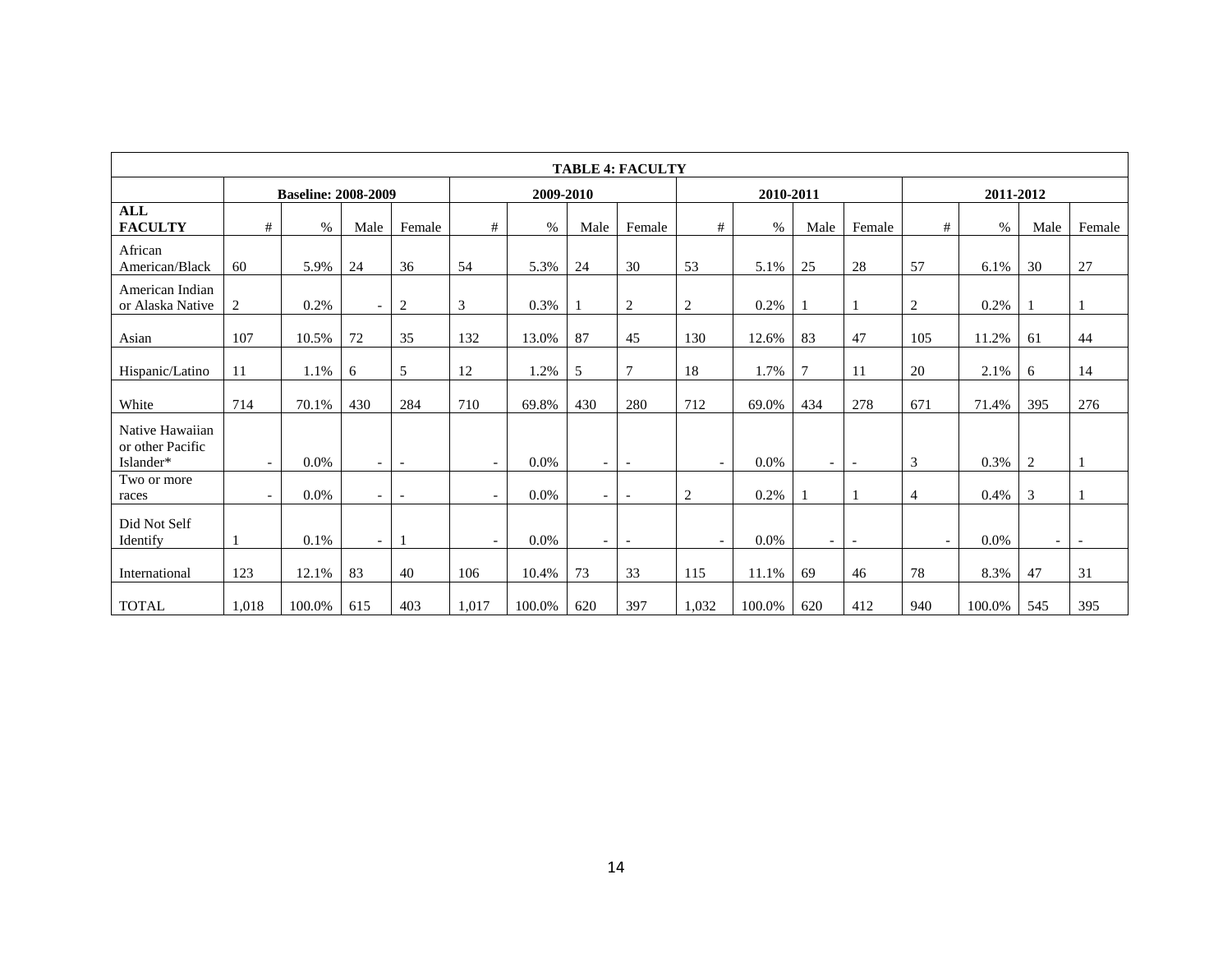| TENURED/<br><b>TENURE</b><br><b>TRACK</b><br><b>FACULTY</b> | #                        | $\%$   | Male                     | Female                   | #                        | %       | Male                     | Female                   | #                        | $\%$    | Male                     | Female                   | #                        | $\%$   | Male                     | Female                   |
|-------------------------------------------------------------|--------------------------|--------|--------------------------|--------------------------|--------------------------|---------|--------------------------|--------------------------|--------------------------|---------|--------------------------|--------------------------|--------------------------|--------|--------------------------|--------------------------|
| African<br>American/Black                                   | 21                       | 5.6%   | 11                       | 10                       | 19                       | 5.0%    | 10                       | 9                        | 20                       | 5.3%    | 12                       | 8                        | 21                       | 5.6%   | 13                       | 8                        |
| American Indian<br>or Alaska Native                         | $\overline{\phantom{a}}$ | 0.0%   | $\overline{\phantom{a}}$ | $\overline{\phantom{a}}$ | $\overline{\phantom{a}}$ | 0.0%    | $\sim$                   | $\overline{\phantom{a}}$ | $\overline{\phantom{a}}$ | $0.0\%$ | $-$                      | $\overline{\phantom{a}}$ |                          | 0.3%   |                          | $\overline{\phantom{a}}$ |
| Asian                                                       | 41                       | 10.8%  | 26                       | 15                       | 50                       | 13.1%   | 31                       | 19                       | 51                       | 13.4%   | 32                       | 19                       | 52                       | 13.9%  | 33                       | 19                       |
| Hispanic/Latino                                             | 6                        | 1.6%   | 3                        | 3                        | $7\phantom{.0}$          | 1.8%    | 3                        | 4                        | $\,8\,$                  | 2.1%    | 3                        | 5                        | 11                       | 2.9%   | 3                        | $\,8\,$                  |
| White                                                       | 277                      | 73.3%  | 175                      | 102                      | 282                      | 74.0%   | 177                      | 105                      | 282                      | 74.2%   | 177                      | 105                      | 272                      | 72.7%  | 166                      | 106                      |
| Native Hawaiian<br>or other Pacific<br>Islander*            | $\overline{\phantom{a}}$ | 0.0%   | $\overline{\phantom{a}}$ | $\overline{\phantom{a}}$ | $\overline{\phantom{0}}$ | $0.0\%$ | $\sim$                   | $\overline{\phantom{a}}$ | $\overline{\phantom{a}}$ | $0.0\%$ | $\overline{\phantom{a}}$ | $\overline{\phantom{a}}$ | $\overline{2}$           | 0.5%   |                          |                          |
| Two or more<br>races                                        | $\overline{\phantom{0}}$ | 0.0%   | $\overline{\phantom{0}}$ | $\overline{\phantom{a}}$ | $\overline{\phantom{a}}$ | $0.0\%$ | $\overline{\phantom{a}}$ | $\overline{\phantom{a}}$ |                          | 0.3%    | $\overline{\phantom{a}}$ |                          |                          | 0.3%   | $\overline{\phantom{a}}$ |                          |
| Did Not Self<br>Identify                                    | $\overline{\phantom{a}}$ | 0.0%   | $\overline{\phantom{a}}$ | $\overline{\phantom{a}}$ | $\overline{\phantom{a}}$ | $0.0\%$ | $\sim$                   | $\overline{\phantom{a}}$ | $\overline{\phantom{a}}$ | 0.0%    | $\overline{\phantom{a}}$ | $\sim$                   | $\overline{\phantom{a}}$ | 0.0%   | $\overline{\phantom{a}}$ | $\overline{\phantom{a}}$ |
| International                                               | 33                       | 8.7%   | 18                       | 15                       | 23                       | 6.0%    | 14                       | 9                        | 18                       | 4.7%    | 10                       | 8                        | 14                       | 3.7%   | 9                        | 5                        |
| <b>TOTAL</b>                                                | 378                      | 100.0% | 233                      | 145                      | 381                      | 100.0%  | 235                      | 146                      | 380                      | 100.0%  | 234                      | 146                      | 374                      | 100.0% | 226                      | 148                      |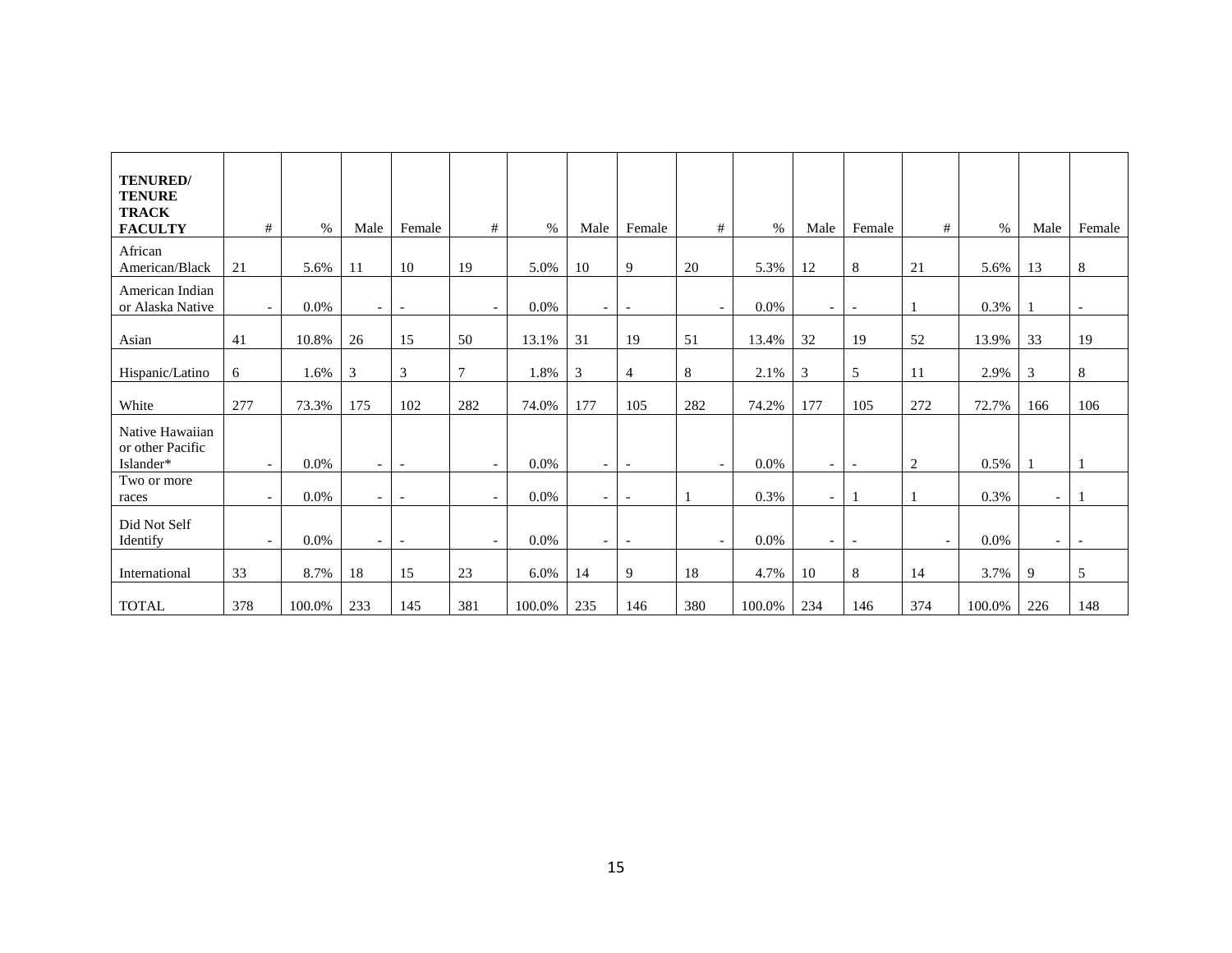| <b>NON-TENURE</b><br><b>TRACK</b><br><b>FACULTY</b> | #                        | $\%$    | Male                     | Female                   | #                        | $\%$    | Male                     | Female                   | #                        | $\%$   | Male                         | Female                   | #                        | $\%$    | Male                     | Female                   |
|-----------------------------------------------------|--------------------------|---------|--------------------------|--------------------------|--------------------------|---------|--------------------------|--------------------------|--------------------------|--------|------------------------------|--------------------------|--------------------------|---------|--------------------------|--------------------------|
| African<br>American/Black                           | 39                       | 6.1%    | 13                       | 26                       | 35                       | 5.5%    | 14                       | 21                       | 33                       | 5.1%   | 13                           | 20                       | 36                       | 6.4%    | 17                       | 19                       |
| American Indian<br>or Alaska Native                 | 2                        | 0.3%    | $\overline{\phantom{a}}$ | 2                        | 3                        | 0.5%    |                          | 2                        | 2                        | 0.3%   |                              |                          |                          | 0.2%    | $\sim$                   |                          |
| Asian                                               | 66                       | 10.3%   | 46                       | 20                       | 82                       | 12.9%   | 56                       | 26                       | 79                       | 12.1%  | 51                           | 28                       | 53                       | 9.4%    | 28                       | 25                       |
| Hispanic/Latino                                     | 5                        | 0.8%    | 3                        | $\overline{2}$           | 5                        | 0.8%    | $\overline{c}$           | 3                        | 10                       | 1.5%   | 4                            | 6                        | 9                        | 1.6%    | 3                        | 6                        |
| White                                               | 437                      | 68.3%   | 255                      | 182                      | 428                      | 67.3%   | 253                      | 175                      | 430                      | 66.0%  | 257                          | 173                      | 399                      | 70.5%   | 229                      | 170                      |
| Native Hawaiian<br>or other Pacific<br>Islander*    |                          | 0.0%    | $\overline{\phantom{a}}$ | $\overline{\phantom{a}}$ | $\overline{\phantom{a}}$ | 0.0%    | $-$                      | $\overline{\phantom{a}}$ |                          | 0.0%   | $\qquad \qquad \blacksquare$ | $\overline{\phantom{a}}$ |                          | 0.2%    |                          | $\overline{\phantom{a}}$ |
| Two or more<br>races                                | $\overline{\phantom{a}}$ | $0.0\%$ | $\overline{\phantom{0}}$ | $\overline{\phantom{a}}$ |                          | $0.0\%$ | $\overline{\phantom{a}}$ | $\overline{\phantom{a}}$ |                          | 0.2%   |                              | $\overline{a}$           | 3                        | 0.5%    | 3                        | $\overline{\phantom{a}}$ |
| Did Not Self<br>Identify                            |                          | 0.2%    | $\overline{\phantom{a}}$ |                          | $\overline{\phantom{a}}$ | $0.0\%$ | $\overline{\phantom{0}}$ | $\overline{\phantom{a}}$ | $\overline{\phantom{a}}$ | 0.0%   | $\overline{\phantom{a}}$     | $\overline{\phantom{a}}$ | $\overline{\phantom{a}}$ | $0.0\%$ | $\overline{\phantom{a}}$ | $\overline{\phantom{a}}$ |
| International                                       | 90                       | 14.1%   | 65                       | 25                       | 83                       | 13.1%   | 59                       | 24                       | 97                       | 14.9%  | 59                           | 38                       | 64                       | 11.3%   | 38                       | 26                       |
| <b>TOTAL</b>                                        | 640                      | 100.0%  | 382                      | 258                      | 636                      | 100.0%  | 385                      | 251                      | 652                      | 100.0% | 386                          | 266                      | 566                      | 100.0%  | 319                      | 247                      |